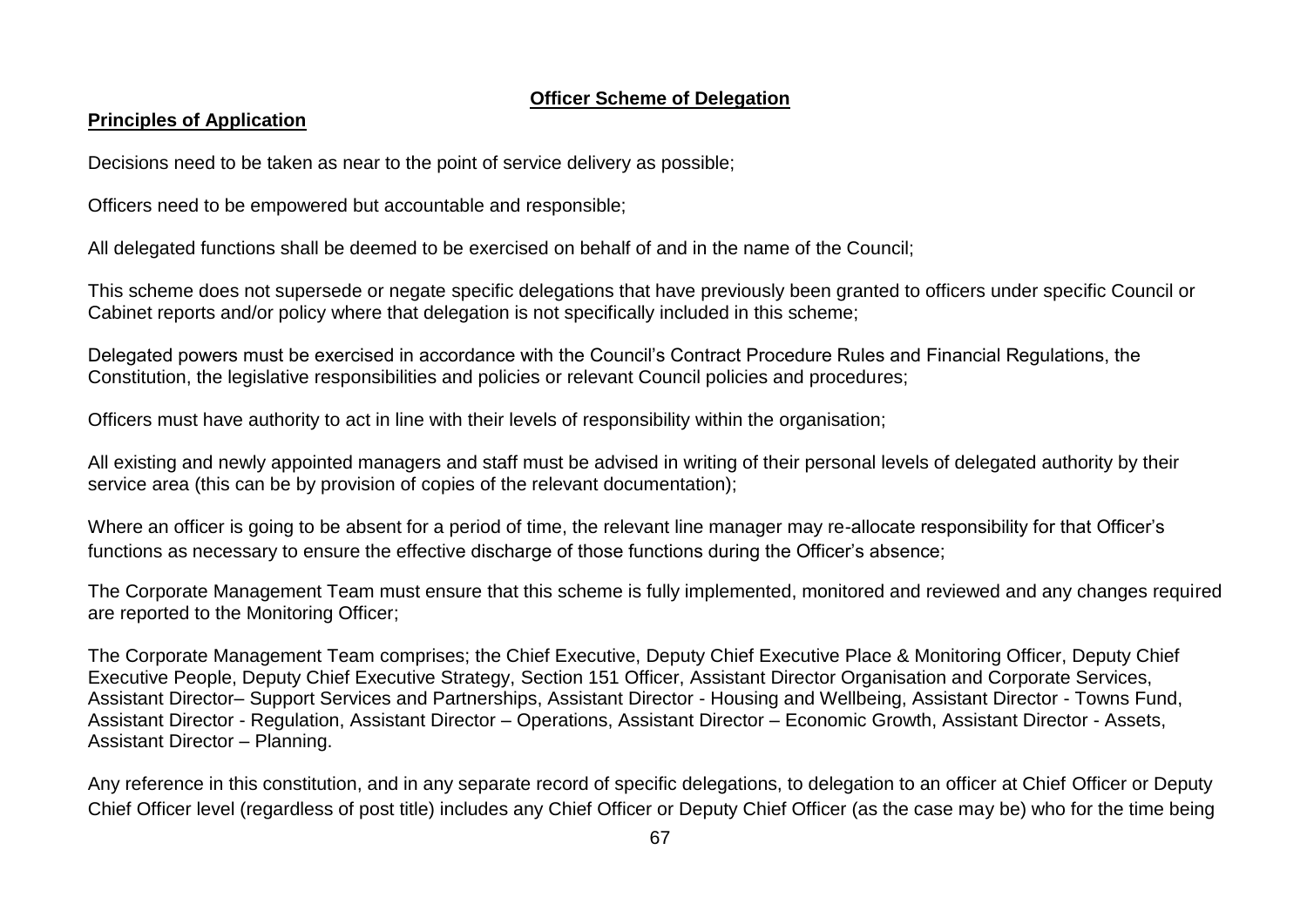has responsibility for the department, service area or function in question, whether that officer is employed by the Council or placed at the disposal of the Council by another council pursuant to an agreement under s113 of the Local Government Act 1972.

Any reference in this constitution, and in any separate record of specific delegations, to delegations to Chief Officers or Deputy Chief Officers as a class (regardless of post titles) includes Chief Officers or Deputy Chief Officers (as the case may be) whether those officers are employed by the Council or are placed at the disposal of the Council by another council pursuant to an agreement under s113 of the Local Government Act 1972.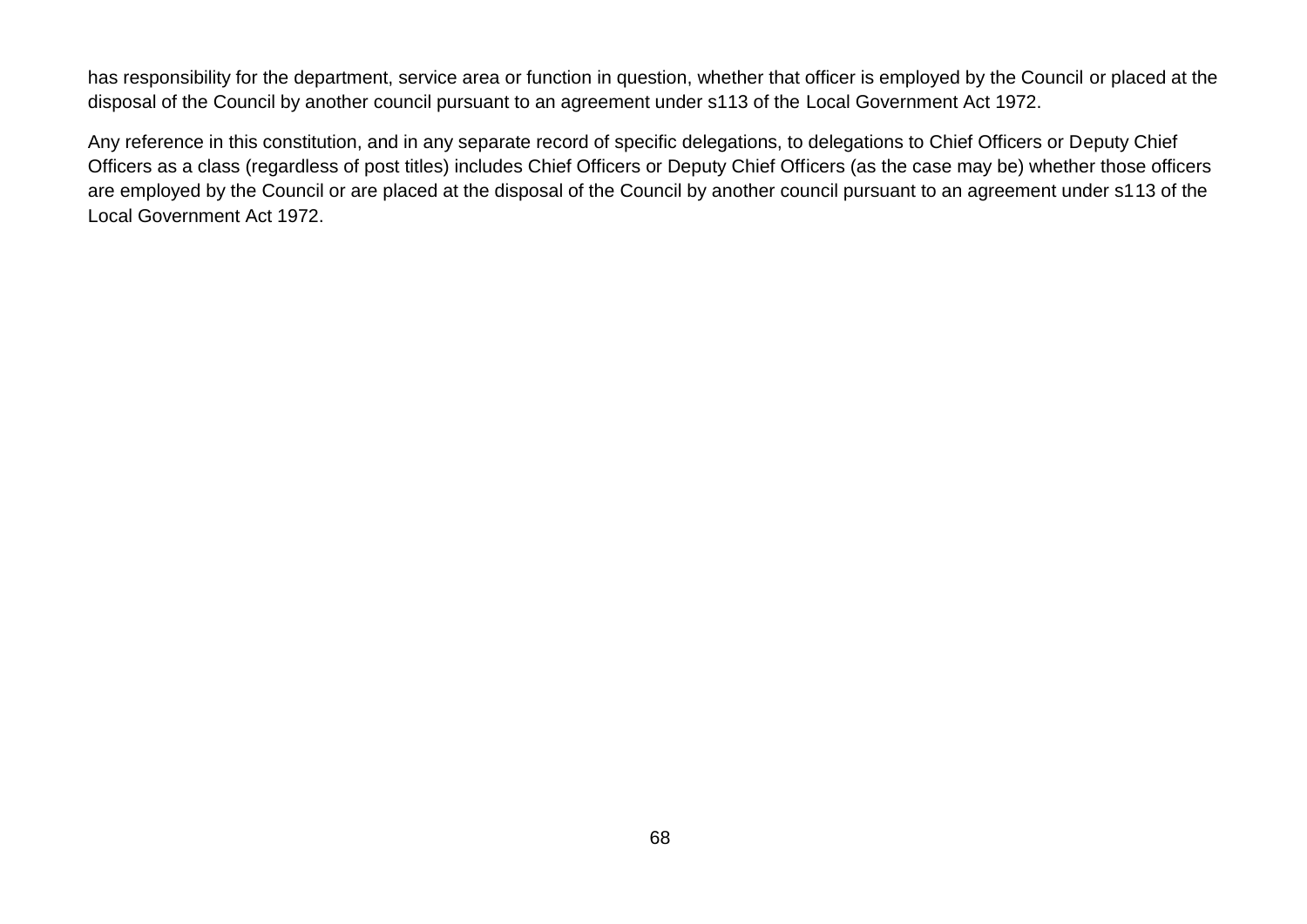## **Statutory Officers and Proper Officers**

The Council is obliged to designate officers to Statutory Posts and designate a Proper Officer in connection with some functions of the Council.

| <b>Function</b>                                                                    | <b>Designated Officer</b>                             | <b>Named Deputy where Proper Officer</b><br>is absent or unable to act               |
|------------------------------------------------------------------------------------|-------------------------------------------------------|--------------------------------------------------------------------------------------|
| Head of Paid Service – s.4 Local<br>Government and Housing Act 1989                | <b>Robert Barlow</b><br>(Chief Executive)             | <b>Michelle Sacks</b><br><b>Deputy Chief Executive Place</b><br>(Monitoring Officer) |
| s.151 Officer - s.151 Local Government Act<br>1972                                 | <b>Adrian Sibley</b>                                  | <b>Tim Sampson</b><br>Accountancy Manager /<br>Deputy s151 Officer                   |
| Monitoring Officer - s.5 and s.5A Local<br>Government and Housing Act 1989         | <b>Michelle Sacks</b>                                 | Lorraine Bush<br><b>Democratic Services Manager</b>                                  |
| Data Protection Officer                                                            | <b>Richard Steele</b>                                 | <b>Alison Sparks</b>                                                                 |
| Returning Officer - s.35 (1) Representation<br>of People Act 1983                  | <b>Michelle Sacks</b><br>Deputy Chief Executive Place | Lorraine Bush<br>Democratic Services Manager                                         |
| Electoral Registration Officer $-$ s.8 of the<br>Representation of People Act 1983 | <b>Michelle Sacks</b><br>Deputy Chief Executive Place | Lorraine Bush<br>Democratic Services Manager                                         |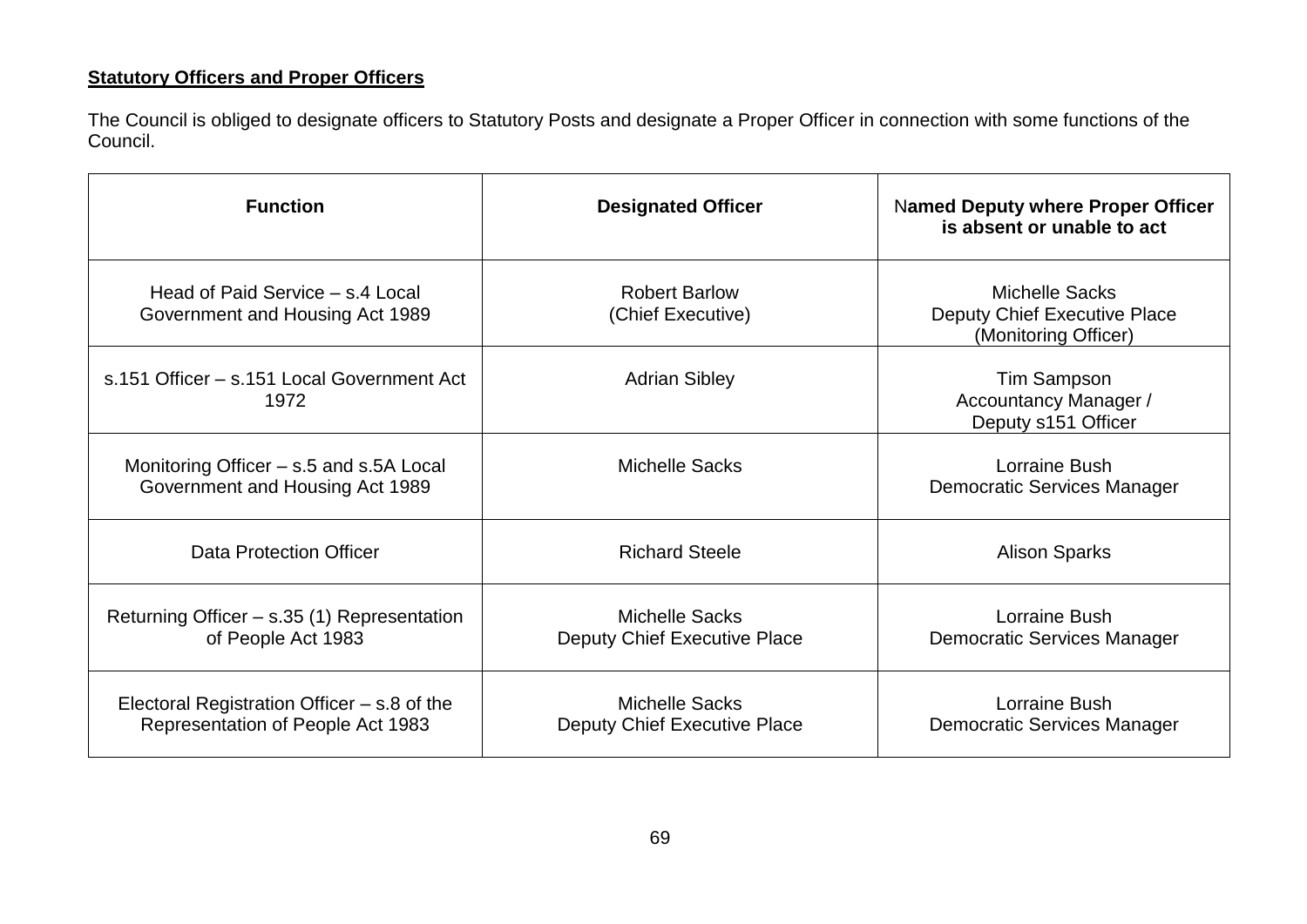| Proper Officer for the purposes of s.89 (1)<br>Local Government Act 1972 in relation to<br>Notice of Casual Vacancy                                 | <b>Michelle Sacks</b><br>Deputy Chief Executive Place | Lorraine Bush<br><b>Democratic Services Manager</b> |
|-----------------------------------------------------------------------------------------------------------------------------------------------------|-------------------------------------------------------|-----------------------------------------------------|
| Proper Officer for the purposes of s.115 (2)<br>Local Government Act 1972 in relation to<br>money due from Officers                                 | s.151 Officer                                         | Deputy s.151 Officer                                |
| Proper Officer for the purposes of s.83 (1) to<br>(4) Local Government Act 1972 in relation to<br>witness and receipt of Declaration of Office      | <b>Chief Executive</b>                                | <b>Monitoring Officer</b>                           |
| Proper Officer for the purposes of s.84 (1)<br>Local Government Act 1972 in relation to<br>receipt of resignation of an elected Member              | <b>Chief Executive</b>                                | <b>Monitoring Officer</b>                           |
| Proper Officer for the purposes of s.225<br>Local Government Act 1972 in relation to<br>deposit of documents                                        | <b>Chief Executive</b>                                | <b>Monitoring Officer</b>                           |
| Proper Officer for the purposes of s.228 (3)<br>Local Government Act 1972 in relation to<br>accounts for inspection by any Member of the<br>Council | s.151 Officer                                         | Deputy s.151 Officer                                |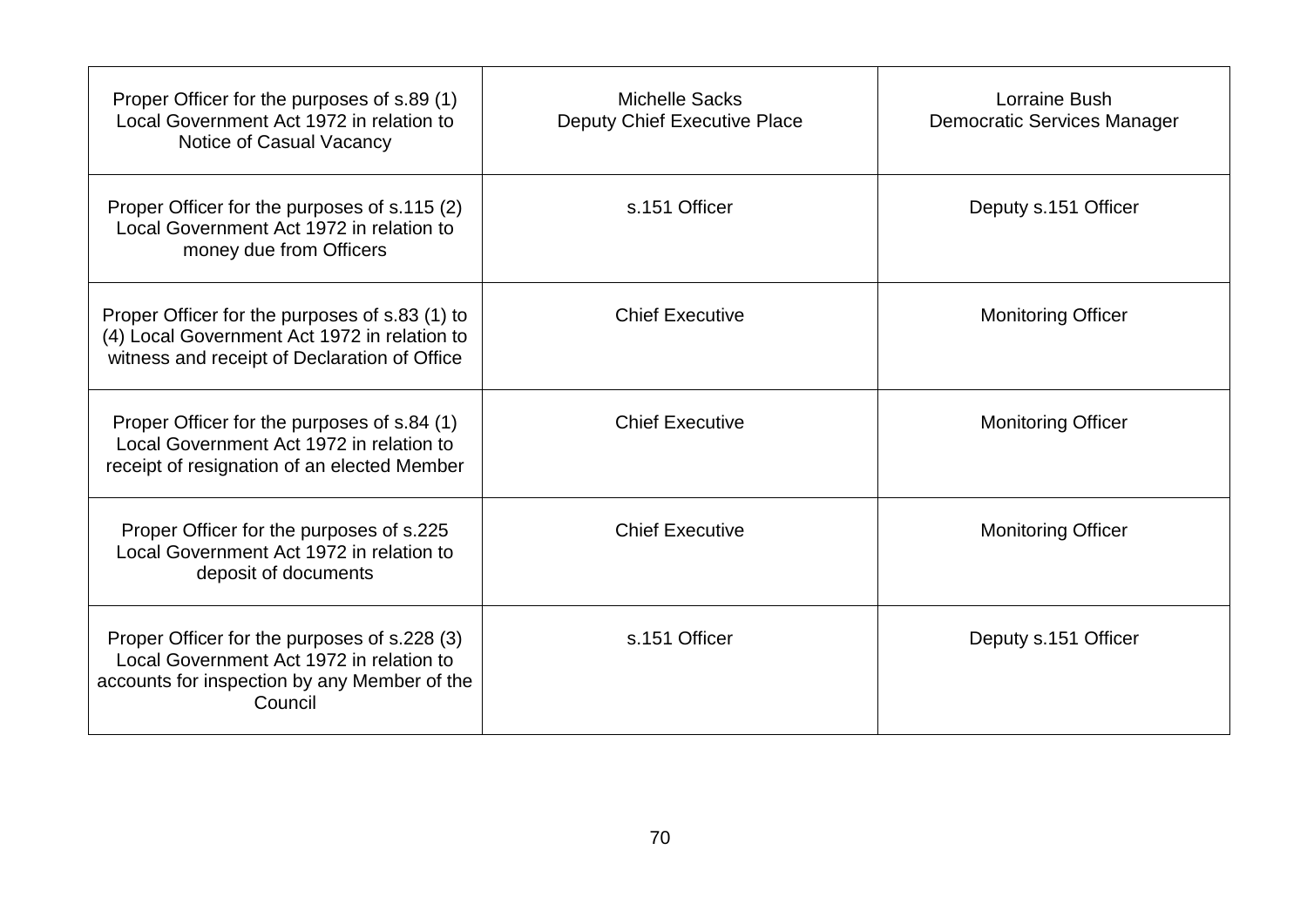| Proper Officer for the purposes of S 146 (1)<br>(a) and (b) Local Government Act 1972 in<br>relation to declarations and certificates with<br>regard to transfer of securities | s.151 Officer             | Deputy s.151 Officer      |
|--------------------------------------------------------------------------------------------------------------------------------------------------------------------------------|---------------------------|---------------------------|
| Proper Officer for the purposes of the Local<br>Authorities (Executive Arrangements)<br>(Meetings and Access to Information)<br>(England) Regulations 2012.                    | <b>Chief Executive</b>    | <b>Monitoring Officer</b> |
| Proper Officer for the purposes of s.234<br>Local Government Act 1972 in relation to the<br>Authentication of Documents.                                                       | <b>Chief Executive</b>    | <b>Monitoring Officer</b> |
| Proper Officer for the purposes of s.229 (5)<br>Local Government Act 1972 in relation to<br>certification of photographic copies of<br>documents                               | <b>Monitoring Officer</b> | <b>Chief Executive</b>    |
| Proper Officer for the purposes of s.234<br>Local Government Act 1972 in relation to<br>authentication of documents                                                            | <b>Monitoring Officer</b> | <b>Chief Executive</b>    |
| Proper Officer for the purposes of s.238<br>Local Government Act 1972 in relation to<br>certification of byelaws                                                               | <b>Monitoring Officer</b> | <b>Chief Executive</b>    |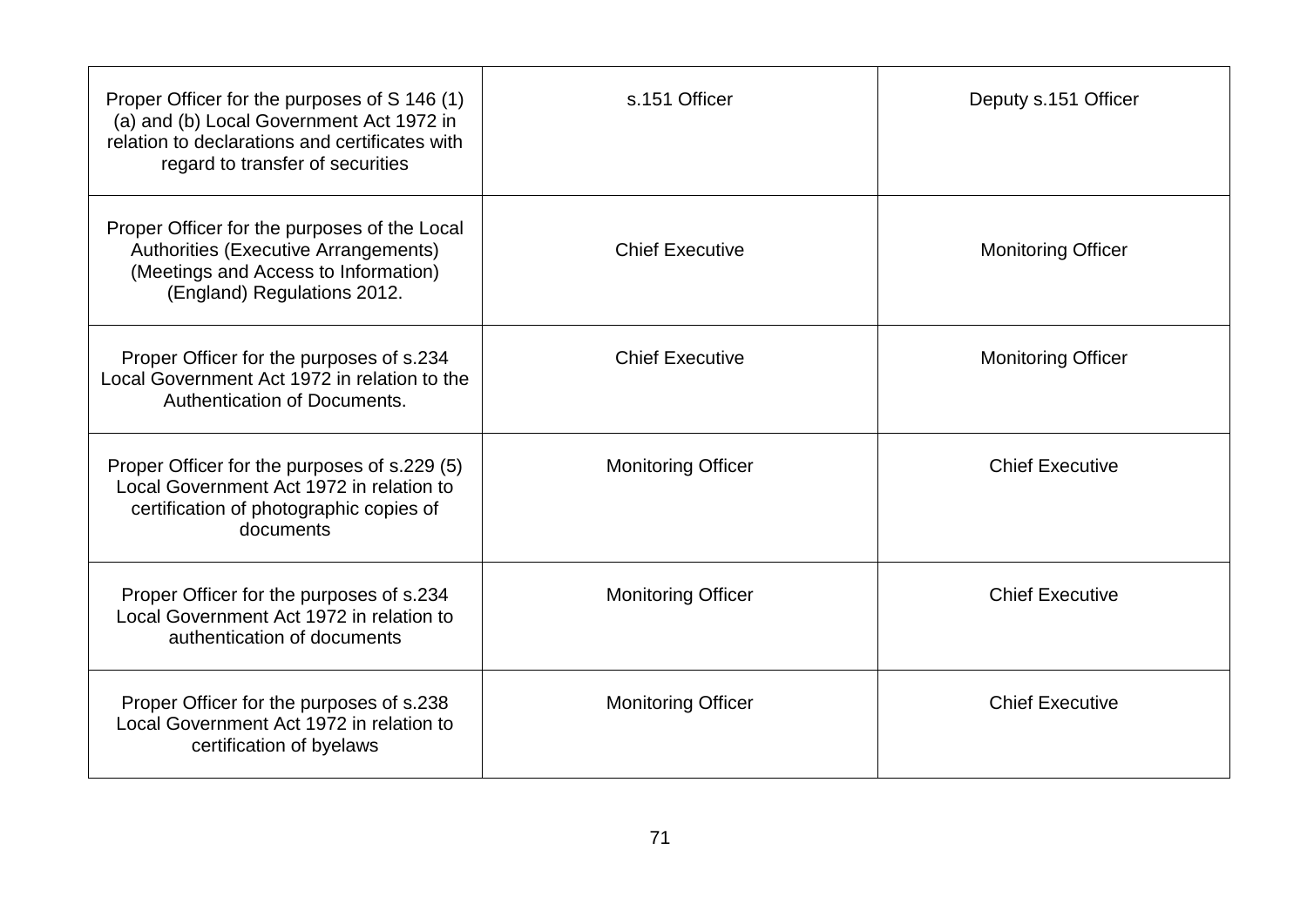| Proper Officer for the purposes of s.248<br>Local Government Act 1972 in relation to<br>officer who will keep the Roll of Honorary<br>Freemen                                        | <b>Chief Executive</b> | <b>Monitoring Officer</b> |
|--------------------------------------------------------------------------------------------------------------------------------------------------------------------------------------|------------------------|---------------------------|
| Proper Officer for the purposes of schedule<br>12 paragraph 4 (2) (b) Local Government Act<br>1972 in relation to signing the summons to a<br><b>Council Meeting</b>                 | <b>Chief Executive</b> | <b>Monitoring Officer</b> |
| Proper Officer for the purposes of schedule<br>12 paragraph 4 (3) Local Government Act<br>1972 in relation to receipt of notice about<br>address to which summons is to be sent      | <b>Chief Executive</b> | <b>Monitoring Officer</b> |
| Proper Officer for the purposes of s.30 (5)<br>Local Government Act 1974 in relation to<br>giving notice that copies of an Ombudsman's<br>report are available                       | <b>Chief Executive</b> | <b>Monitoring Officer</b> |
| Proper Officer for the purposes of s.4.1 Local<br>Government (Miscellaneous Provisions) in<br>relation to certifying copies of evidence of<br>resolutions and minutes of proceedings | <b>Chief Executive</b> | <b>Monitoring Officer</b> |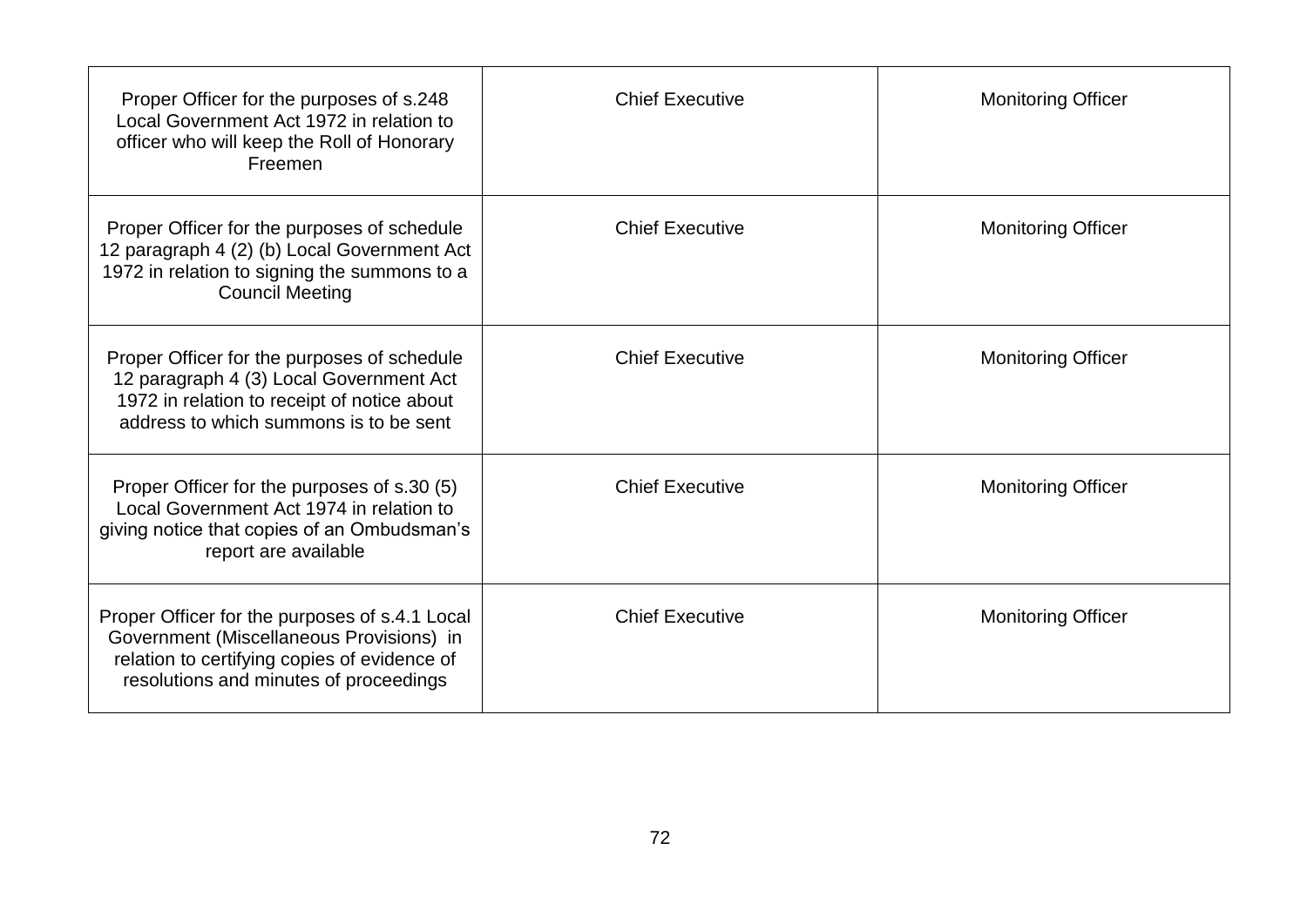| To act as a Proper Officer (Authorising<br>Officer) under the Regulation of Investigatory<br><b>Powers (Directed Surveillance and Covert</b><br>Human Intelligence Sources) Order 2010 (as<br>amended by the Regulation of Investigatory<br>Powers (Directed Surveillance and Covert<br>Human Intelligence Sources) (Amendment)<br>Order 2012) | <b>Head of Paid Service</b><br>Solicitor to the Council<br>Deputy Chief Executive(s) responsible for<br><b>Regulatory Services and for Operations</b><br>s151 Officer |                           |
|------------------------------------------------------------------------------------------------------------------------------------------------------------------------------------------------------------------------------------------------------------------------------------------------------------------------------------------------|-----------------------------------------------------------------------------------------------------------------------------------------------------------------------|---------------------------|
| To act as the Council's Senior Information<br>Risk Officer.                                                                                                                                                                                                                                                                                    | <b>Deputy Chief Executive People</b>                                                                                                                                  | <b>Monitoring Officer</b> |

## **1. Delegations to the Chief Executive and Head of Paid Service**

|     | <b>Function Delegated</b>                                                                                                                                                                                                                                                                                                                                                                          | <b>Executive/Non</b><br><b>Executive</b> | <b>Limits on Delegation</b>                                                          |
|-----|----------------------------------------------------------------------------------------------------------------------------------------------------------------------------------------------------------------------------------------------------------------------------------------------------------------------------------------------------------------------------------------------------|------------------------------------------|--------------------------------------------------------------------------------------|
| 1.1 | To exercise the powers and responsibilities of the Head of the Paid Service for the<br>purpose of Section 4 of the Local Government & Housing Act 1989.                                                                                                                                                                                                                                            | Non-Executive                            | <b>None</b>                                                                          |
| 1.2 | To take all such action as he considers appropriate in any emergency (as defined<br>by the Chief Executive) including power to make or approve any necessary and<br>urgent arrangements within the powers of the Council for the protection of persons<br>or property in any civil or other emergency where it is not possible for such action<br>to be approved through normal council procedure. | Either<br>dependent on<br>function       | <b>Consultation with Leader</b><br>or relevant Portfolio<br>Holder where practicable |
|     | Such action shall be reported to the next meeting of the Cabinet or Full Council (as<br>appropriate) except where a matter of confidentiality arises and such reporting shall<br>not take place until the expiry of the confidentiality aspect                                                                                                                                                     |                                          |                                                                                      |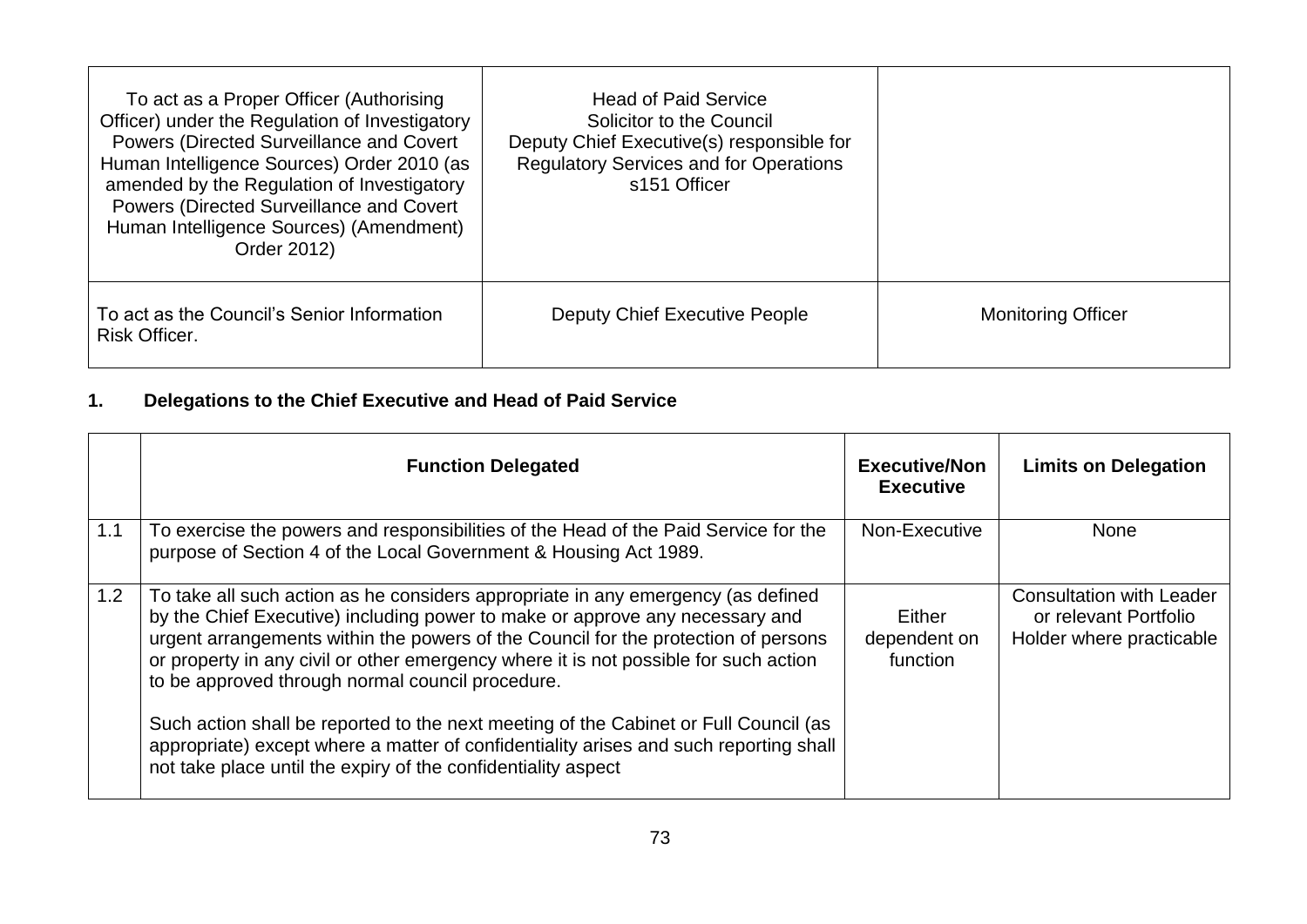| 1.3 | To sign on behalf of the Council any document necessary to give effect to any<br>resolution of the Council, Committees or sub-committees and/or Officers acting<br>under delegated powers.                                                                                                                                                                                                                                                                                                                      | Either<br>dependent on<br>function | None                                                           |
|-----|-----------------------------------------------------------------------------------------------------------------------------------------------------------------------------------------------------------------------------------------------------------------------------------------------------------------------------------------------------------------------------------------------------------------------------------------------------------------------------------------------------------------|------------------------------------|----------------------------------------------------------------|
| 1.4 | To act as Proper Officer of the Council, except where legislation or this Constitution<br>names another officer or the Council has specifically determined otherwise.                                                                                                                                                                                                                                                                                                                                           | Either<br>dependent on<br>function | <b>None</b>                                                    |
| 1.5 | To settle employee and industrial relations matters, including issues involving the<br>application or rates of pay, conditions of service or other staffing benefits etc.                                                                                                                                                                                                                                                                                                                                       | Non-Executive                      | In consultation with the<br>Deputy Chief Executive -<br>People |
| 1.6 | To determine and issue to officers policies, procedures and general guidelines for<br>the management of human resources in the areas of recruitment and planning;<br>training and development; employee relations; health, safety and welfare (including<br>occupational health); pay and performance, equality of opportunity and other staff<br>related matters.                                                                                                                                              | Non-Executive                      | <b>None</b>                                                    |
| 1.7 | To affix the Council's seal to any document.                                                                                                                                                                                                                                                                                                                                                                                                                                                                    | Either<br>dependent on<br>function | <b>None</b>                                                    |
| 1.8 | As Head of Paid Service, derives the following directly from Statute<br>The manner in which the discharge by the Council of its different functions is<br>$\bullet$<br>coordinated;<br>The number of grades of staff required by the authority for the discharge of<br>$\bullet$<br>its functions;<br>The re-organisation of the authority's staff and;<br>$\bullet$<br>The appointment, dismissal and proper management of the authority's staff,<br>$\bullet$<br>other than in relation to Statutory Officers | Non-Executive                      | <b>None</b>                                                    |
| 1.9 | To determine approved duties in respect of the Members' Allowances scheme                                                                                                                                                                                                                                                                                                                                                                                                                                       | Non-Executive                      | None                                                           |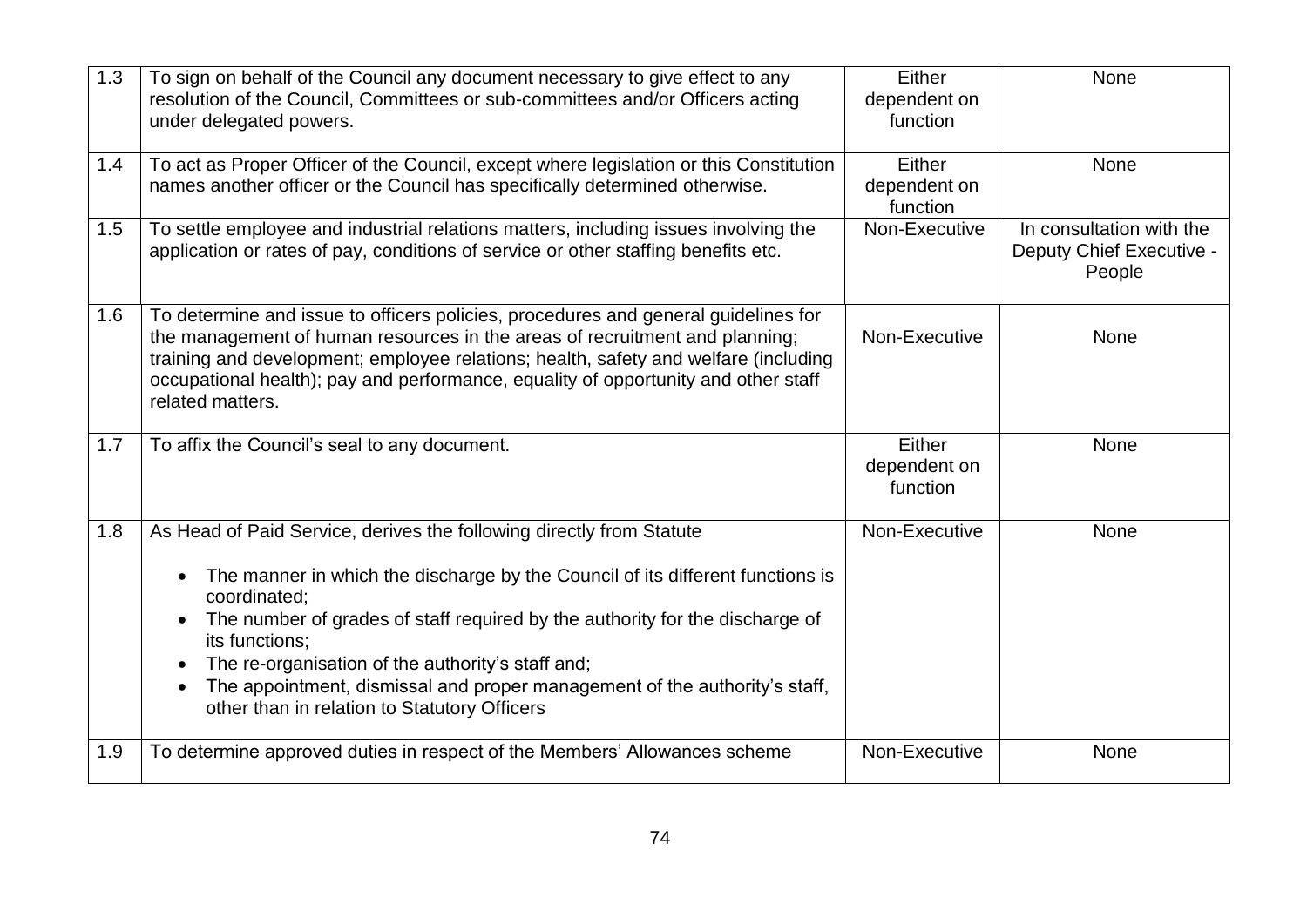| 1.10 | To make appointments to Committees in accordance with s.16 of the Local<br>Government and Housing Act 1989                                                      | Non-Executive                      | <b>None</b> |
|------|-----------------------------------------------------------------------------------------------------------------------------------------------------------------|------------------------------------|-------------|
| 1.11 | To exercise any delegated function in the absence of the named designated officer<br>or nominate another                                                        | Either<br>dependent on<br>function | <b>None</b> |
| 1.12 | To sign a contract under hand which is in excess of £100,000 in value and to<br>execute any contract to which the Common Seal of the Council is to be affixed.  | Either<br>dependent on<br>function | <b>None</b> |
| 1.13 | To review allocation of functions amongst members of the Corporate Management<br>Team and amend designations of Deputy Chief Executives and Assistant Directors | Non-Executive                      | <b>None</b> |
| 1.14 | Precautionary suspension of staff                                                                                                                               | Non-Executive                      | <b>None</b> |

# **2. Delegations to all Corporate Management Team**

|               | <b>Function Delegated</b>                                                                                                                                                                                                                                                                      | <b>Executive/Non</b><br><b>Executive</b> | <b>Limits on Delegation</b>          |
|---------------|------------------------------------------------------------------------------------------------------------------------------------------------------------------------------------------------------------------------------------------------------------------------------------------------|------------------------------------------|--------------------------------------|
| 2.1           | To act in all matters within area of responsibility and to undertake the proper day-<br>to-day management and control of the service area and the functions administered<br>by that service, including staffing matters accordance with the Constitution,<br>Council's policies and procedures | Either<br>dependent on<br>function       | As set out in any relevant<br>policy |
| $2.2^{\circ}$ | To delegate, designate and authorise particular officers as for the purposes of any<br>statutory provisions, including, where necessary or convenient, and having regard<br>to any professional or technical requirements required, an officer who is not an<br>employee of the Council.       | Either<br>dependent on<br>function       | None                                 |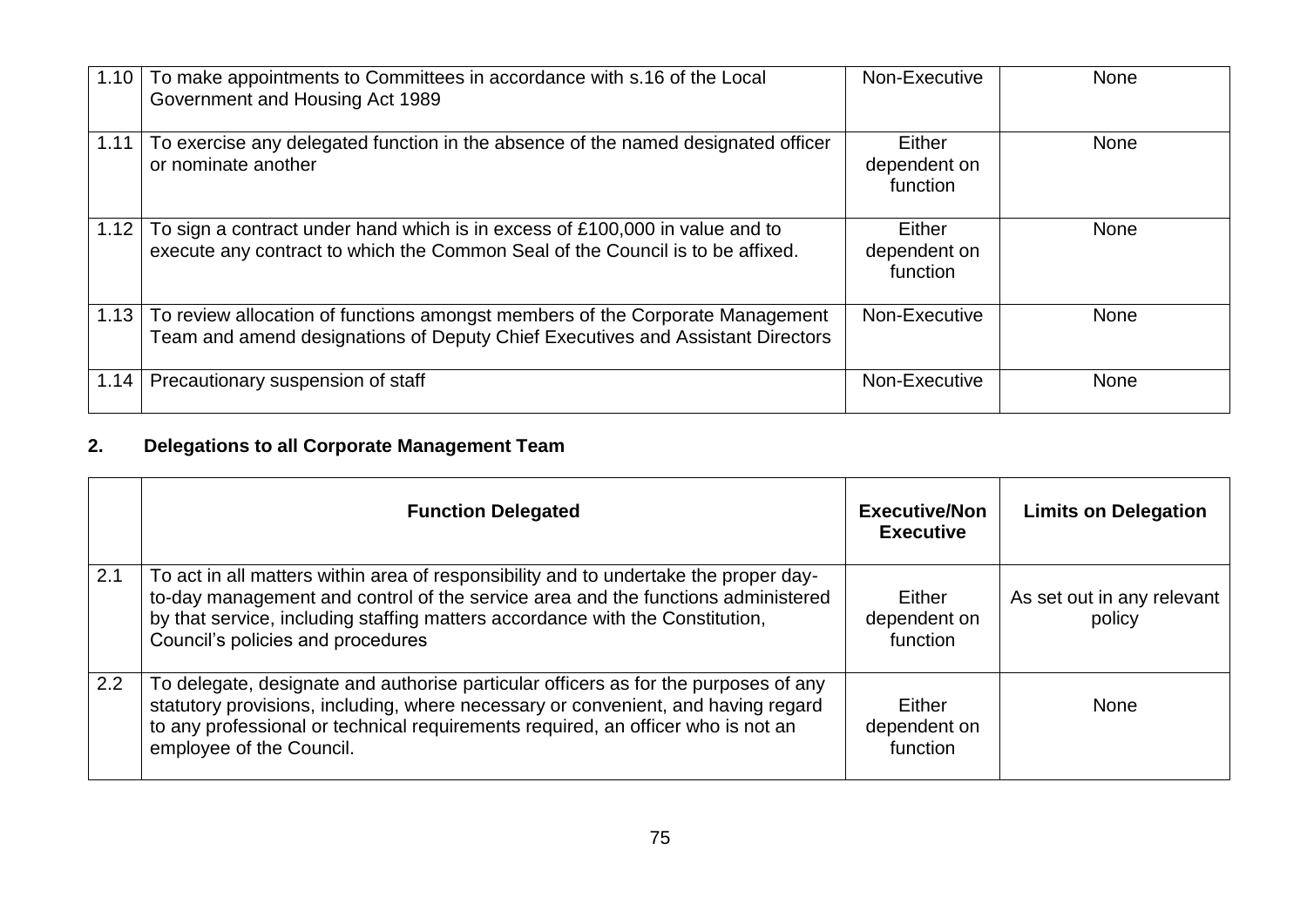| 2.3  | To exercise the Council's statutory powers to enter land and premises for the<br>purposes of inspection, survey, carrying out of any works, investigation of any<br>matter, the taking of samples or for any other purpose for which the Council is so<br>authorised and to give such notices as may be required. | Either<br>dependent on<br>function | <b>None</b>                                          |
|------|-------------------------------------------------------------------------------------------------------------------------------------------------------------------------------------------------------------------------------------------------------------------------------------------------------------------|------------------------------------|------------------------------------------------------|
| 2.4  | To take any emergency action for the safety of the public or the protection of the<br>property of the Council and where there is the likelihood of significant harm or<br>damage arising, in consultation with the Chief Executive                                                                                | Either<br>dependent on<br>function | As set out in the<br>delegation                      |
| 2.5  | To prepare and submit responses to national and local consultation exercises                                                                                                                                                                                                                                      | Executive                          | Consultation with relevant<br>Portfolio Holder       |
| 2.6  | To receive petitions relating to his/her functions and responsibilities, provided that<br>the matter is reported to the next appropriate Council or Cabinet meeting.                                                                                                                                              | Non-Executive                      | None                                                 |
| 2.7  | In accordance with the Contract Procedure Rules procure goods and services and<br>sign contracts                                                                                                                                                                                                                  | Executive                          | As set out in the Contract<br><b>Procedure Rules</b> |
| 2.8  | Statutory Notices - to make any determination and issue any decision under<br>statutory provisions, issue and withdraw any statutory notices or make any order<br>relating to matters that fall within their functions and responsibilities.                                                                      | Either<br>dependent on<br>function | None                                                 |
| 2.9  | Statutory Notices - to carry out works in default of compliance with statutory notices<br>and orders.                                                                                                                                                                                                             | Either<br>dependent on<br>function | <b>None</b>                                          |
| 2.10 | Enforcement - To take any enforcement action including but not limited to, the<br>issue of cautions, the issue of fixed penalty notices (but not including prosecution<br>proceedings) in relation to matters that fall within their functions and<br>responsibilities.                                           | Either<br>dependent on<br>function | <b>None</b>                                          |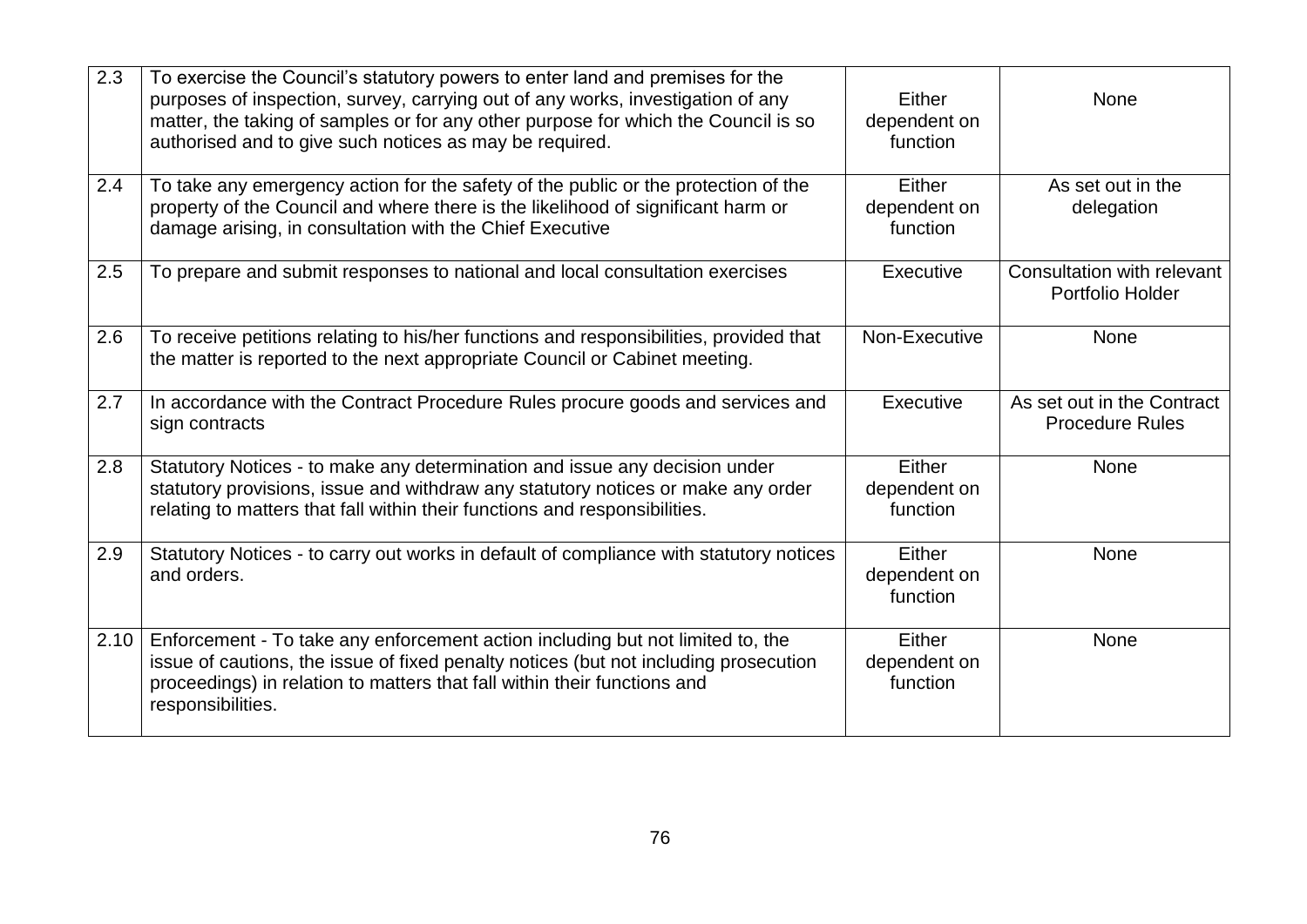| 2.11 | Significant Proceedings and Litigation - To issue any prosecutions or recovery<br>action in relation to matters that fall within their functions and responsibilities.                                                                                                | Either<br>dependent on<br>function | In consultation with the<br>Solicitor to the Council<br>(except where legal<br>services are being<br>provided by Legal<br>Services Lincolnshire<br>where deemed consent<br>will apply). |
|------|-----------------------------------------------------------------------------------------------------------------------------------------------------------------------------------------------------------------------------------------------------------------------|------------------------------------|-----------------------------------------------------------------------------------------------------------------------------------------------------------------------------------------|
| 2.12 | Seizure of goods - Where the legislation provides, to seize or effect the forfeiture<br>of goods, assets and other products that fall within their functions and<br>responsibilities.                                                                                 | Either<br>dependent on<br>function | <b>None</b>                                                                                                                                                                             |
| 2.13 | In the absence of the Chief Executive, the functions of the Chief Executive and the<br>Head of Paid Service will be the responsibility of the Deputy Chief Executive,<br>Assistant Director or Service Manager authorised for that purpose by the Chief<br>Executive. | Either<br>dependent on<br>function | None                                                                                                                                                                                    |
| 2.14 | In the absence of an Assistant Director, any Assistant Director may discharge a<br>delegation in that absence                                                                                                                                                         | Either<br>dependent on<br>function | As set out in the specific<br>delegation to be<br>exercised                                                                                                                             |
| 2.15 | To take any action in respect of lost or uncollected property found on any Council<br>owned or managed buildings or premises under the powers contained in Section<br>41 of the Local Government (Miscellaneous Provisions) Act 1982                                  | Executive                          | None                                                                                                                                                                                    |
| 2.16 | To make minor or consequential amendments to approved Policy where there has<br>been a change in the legislation requiring an amendment                                                                                                                               | Either<br>dependent on<br>function | In consultation with the<br>relevant Portfolio Holder<br>or Chairman of relevant<br>Committee and the<br>Solicitor to the Council                                                       |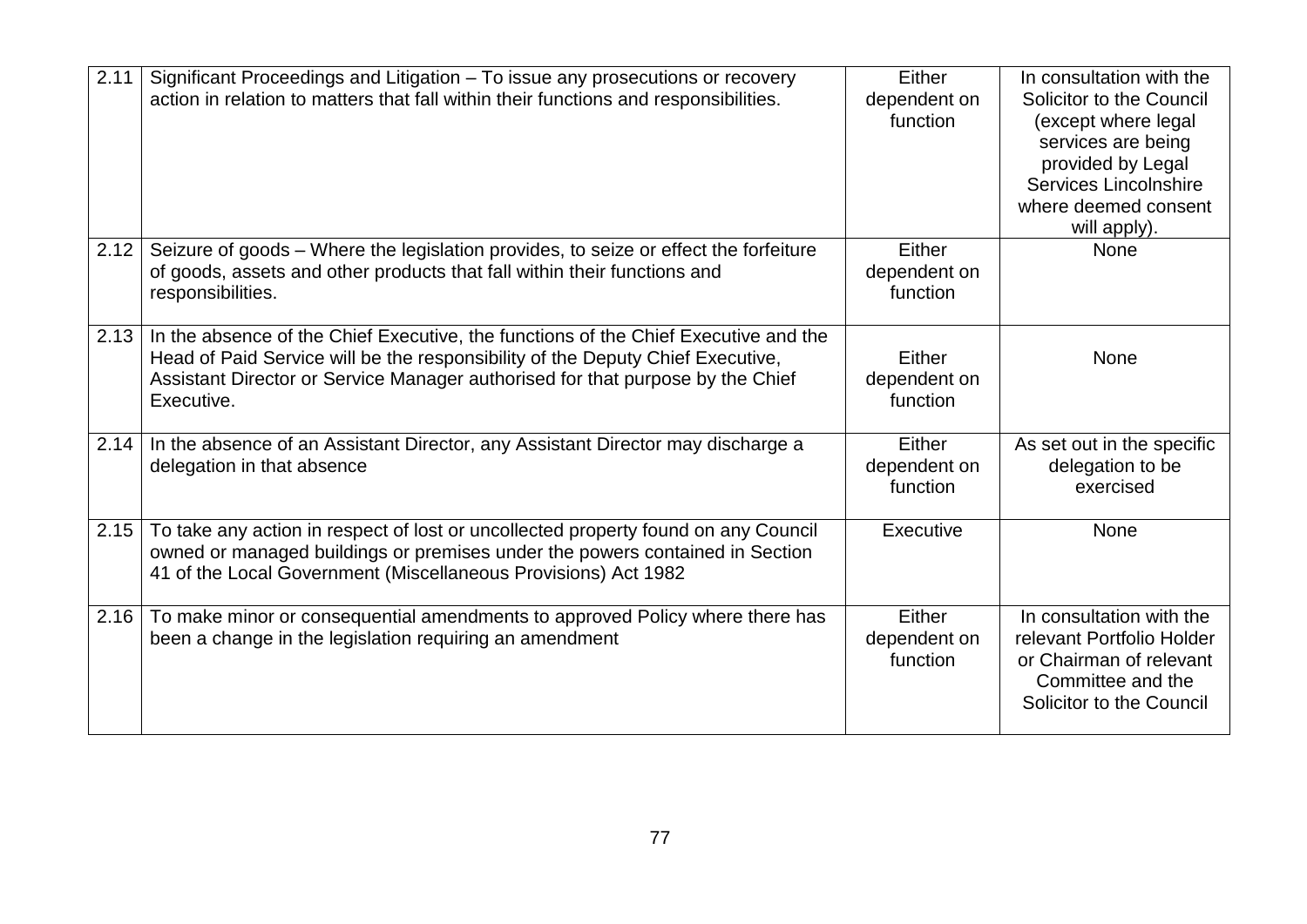| 2.17 | To deal with any matter relating to staff including appointment, disciplinary action<br>including dismissal and organisational restructuring other than any matter which is<br>expressly reserved to Council or Chief Officer Employment Panel, provided that<br>they are in accordance with approved personnel policies, procedures and within<br>the approved budgetary framework. | Non-Executive                        | In consultation with the<br><b>Deputy Chief Executive</b><br>People or their HR<br>function deputy |
|------|--------------------------------------------------------------------------------------------------------------------------------------------------------------------------------------------------------------------------------------------------------------------------------------------------------------------------------------------------------------------------------------|--------------------------------------|----------------------------------------------------------------------------------------------------|
| 2.18 | To sign a contract under hand which is in excess of £10,000 but less than<br>£100,000 in value.                                                                                                                                                                                                                                                                                      | Either<br>dependent upon<br>function |                                                                                                    |
| 2.19 | To negotiate non statutory fees that generate a net income of up to £1,000 where it<br>would otherwise be forgone.                                                                                                                                                                                                                                                                   | Either<br>dependent upon<br>function | Portfolio Holder                                                                                   |
| 2.20 | To negotiate non statutory fees that generate a net income of over £1,000 where it<br>would otherwise be forgone.                                                                                                                                                                                                                                                                    | Either<br>dependent upon<br>function | In consultation with<br>s151 Officer and<br>Portfolio Holder                                       |
| 2.21 | To develop and promote partnership working to sustain and improve the vitality and<br>viability of the Borough                                                                                                                                                                                                                                                                       | Executive                            | In consultation with the<br>Portfolio Holder                                                       |
| 2.22 | To negotiate with contractors who have been awarded contracts or leases post<br>award                                                                                                                                                                                                                                                                                                | Executive                            | None                                                                                               |
| 2.23 | To draw up and issue Service Level Agreements associated with partnership<br>working, external grants, income generation, sponsorship and other mutually<br>agreed working arrangements.                                                                                                                                                                                             | Executive                            | <b>None</b>                                                                                        |
| 2.24 | To sign information sharing agreements with external partners and agencies.                                                                                                                                                                                                                                                                                                          | Executive                            | In consultation with the<br>Data Protection Officer.                                               |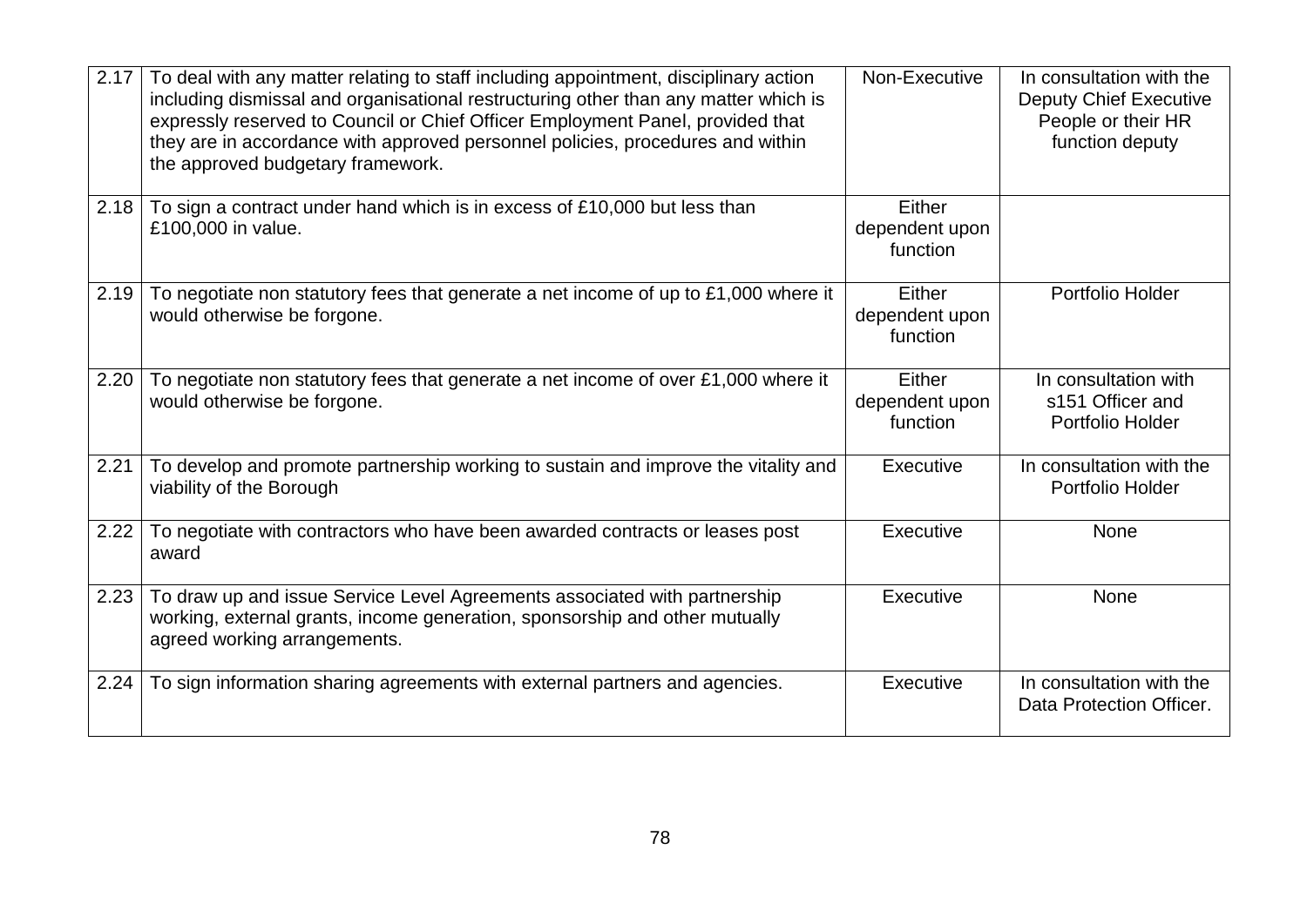## **3. Delegations to Deputy Chief Executive Place, Monitoring Officer and Solicitor to the Council**

|     | <b>Function Delegated</b>                                                                                                                                                                                                                                                                                                                                                                | <b>Executive/Non</b><br><b>Executive</b> | <b>Limits on Delegation</b>                                           |
|-----|------------------------------------------------------------------------------------------------------------------------------------------------------------------------------------------------------------------------------------------------------------------------------------------------------------------------------------------------------------------------------------------|------------------------------------------|-----------------------------------------------------------------------|
| 3.1 | To exercise the powers and responsibilities of the Monitoring Officer for the<br>purpose of Section 5 of the Local Government & Housing Act 1989                                                                                                                                                                                                                                         | Non-Executive                            | None                                                                  |
| 3.2 | To report to the Full Council, or the Cabinet in relation to an executive function, if<br>considers that any proposal, decision or omission would give rise to unlawfulness<br>or if any decision or omission has given rise to maladministration. Such a report will<br>have the effect of stopping the proposal or decision being implemented until the<br>report has been considered. | Non-Executive                            | In consultation with the<br>Head of Paid Service and<br>s.151 Officer |
| 3.3 | To determine and issue general guidelines to Officers and Members on legal,<br>procedural and probity issues                                                                                                                                                                                                                                                                             | Either<br>dependent on<br>function       | None                                                                  |
| 3.4 | To undertake an initial assessment of code of conduct complaints and to determine<br>what further action (if any) is appropriate in consultation with the Independent<br>Person.                                                                                                                                                                                                         | Non-Executive                            | None                                                                  |
| 3.5 | To determine requests from members and co-opted members for dispensations<br>where they would other have a disclosable pecuniary interest in accordance with<br>such arrangements for dealing with standards matters as are adopted by the<br>Council from time to time                                                                                                                  | Non-Executive                            | <b>None</b>                                                           |
| 3.6 | To seek to resolve code of conduct complaints through mediation conciliation or<br>such other action as the Monitoring Officer considers appropriate                                                                                                                                                                                                                                     | Non-Executive                            | <b>None</b>                                                           |
| 3.7 | To constitute the membership of the Standards Sub Committee Hearing Panel in<br>relation to Code of Conduct matters                                                                                                                                                                                                                                                                      | Non-Executive                            | <b>None</b>                                                           |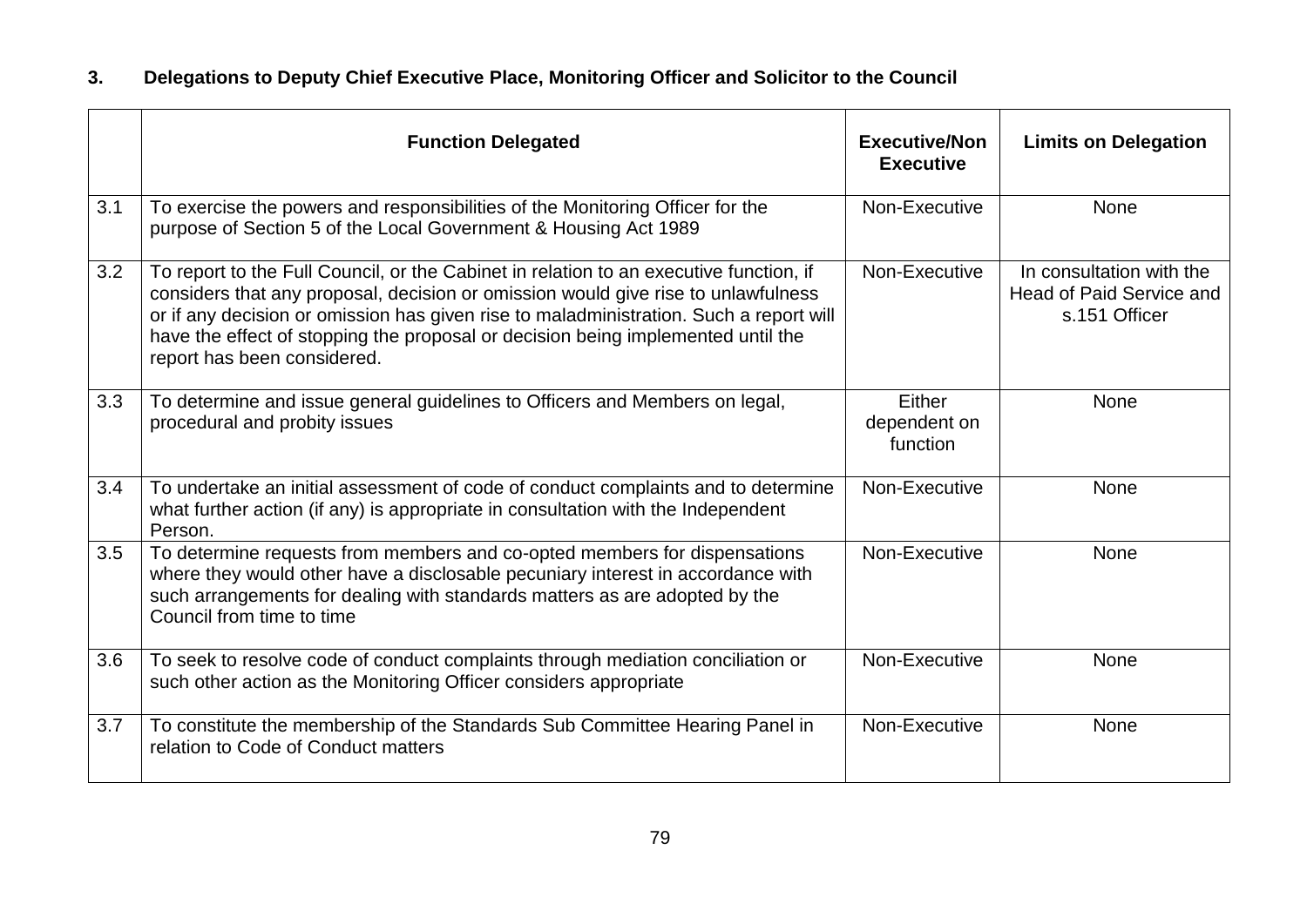| 3.8  | To provide advice to Cabinet, Full Council, Committee, Panel, Task and Finish<br>Group, Member and officer of the Council regarding the scope of powers and<br>authority to take decisions, maladministration, impropriety, probity issues                                                                       | Either<br>dependent on<br>function | <b>None</b>                                                                                                          |
|------|------------------------------------------------------------------------------------------------------------------------------------------------------------------------------------------------------------------------------------------------------------------------------------------------------------------|------------------------------------|----------------------------------------------------------------------------------------------------------------------|
| 3.9  | To discharge all functions relating to Parliamentary (including European) Elections,<br>Police and Crime Commissioner Elections, Local Elections and National/Local<br>Referendums, and all other prevailing legislation relating to elections.                                                                  | Non-Executive                      | <b>None</b>                                                                                                          |
| 3.10 | To allow non-commercial organisations to display the Coat of Arms of the Borough<br>upon such terms and conditions as considers appropriate                                                                                                                                                                      | Executive                          | In consultation with<br>Mayor of the Council                                                                         |
| 3.11 | To institute, conduct, defend or settle any criminal proceedings in respect of any<br>offence which is being or has been committed under any provision of any statute,<br>statutory instrument, byelaw or regulation made there under which the Council has<br>a power, function, duty or discretion to enforce. | Either<br>dependent on<br>function | Major cases where<br>significant expenditure<br>will be incurred, referred<br>to Cabinet or appropriate<br>Committee |
| 3.12 | To institute, conduct, defend or settle any civil proceedings including arbitrations<br>and tribunals, including major Planning Inquiries.                                                                                                                                                                       | Either<br>dependent on<br>function | Major cases where<br>significant expenditure<br>will be incurred, referred<br>to Cabinet or appropriate<br>Committee |
| 3.13 | To contribute to the promotion and maintenance of high ethical standards of<br>conduct through provision of support to the Audit and Governance Committee.                                                                                                                                                       | Either<br>dependent on<br>function | <b>None</b>                                                                                                          |
| 3.14 | To seek Counsel's opinion and to instruct Counsel (or any other expert) in<br>connection with any matter where in her opinion it is expedient to do so                                                                                                                                                           | Either<br>dependent on<br>function | <b>None</b>                                                                                                          |
| 3.15 | To act as the Chief Information Officer in terms of information management                                                                                                                                                                                                                                       | Executive                          | None                                                                                                                 |
| 3.16 | To act as the Senior Responsible Officer for RIPA                                                                                                                                                                                                                                                                | Executive                          | None                                                                                                                 |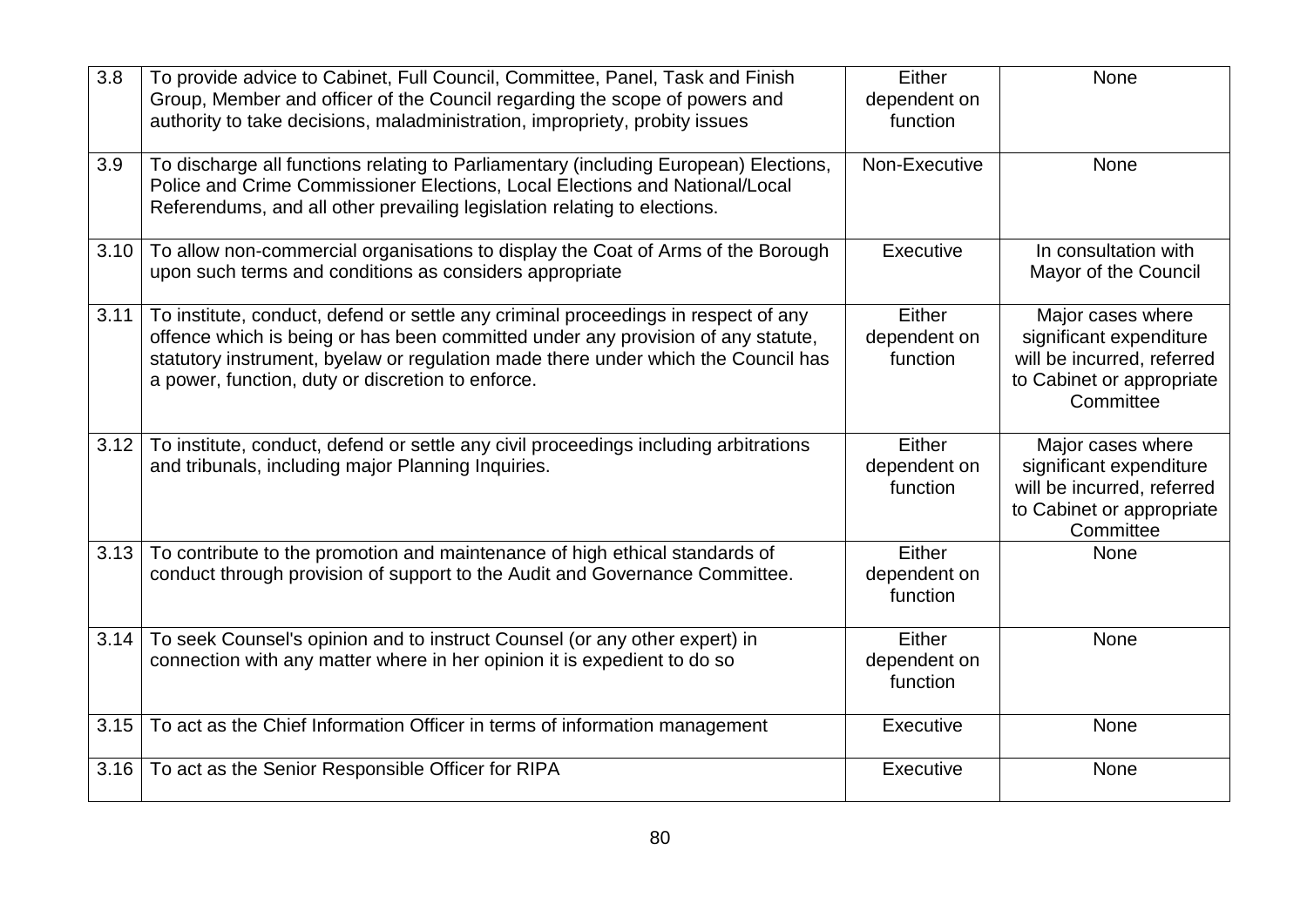| 3.17 | The Monitoring Officer will ensure that Cabinet, Committee and Full Council<br>decisions, together with the reasons for those decisions and relevant officer reports<br>and background papers are made publicly available as soon as possible. | Non-Executive                  | <b>None</b> |
|------|------------------------------------------------------------------------------------------------------------------------------------------------------------------------------------------------------------------------------------------------|--------------------------------|-------------|
| 3.18 | Act as the Proper Officer in relation to Access to Information, Data Protection,<br>Freedom of Information and Environmental Information Regulations                                                                                           | Executive                      | <b>None</b> |
| 3.19 | To sign a contract under hand which is in excess of £10,000 but less than<br>£100,000 in value                                                                                                                                                 | Executive                      | <b>None</b> |
| 3.20 | Precautionary suspension of staff                                                                                                                                                                                                              | <b>Head of Paid</b><br>Service | <b>None</b> |
| 3.21 | To act as the Chief Executive's designated deputy where the Chief Executive is<br>absent or incapacitated.                                                                                                                                     | Head of Paid<br>Service        | <b>None</b> |

## **4. Delegations to s.151 Officer**

|     | <b>Function Delegated</b>                                                                                                                                                                                                                                                                                                                | <b>Executive/Non</b><br><b>Executive</b> | <b>Limits on Delegation</b>                     |
|-----|------------------------------------------------------------------------------------------------------------------------------------------------------------------------------------------------------------------------------------------------------------------------------------------------------------------------------------------|------------------------------------------|-------------------------------------------------|
| 4.1 | To act generally as the Council's Chief Finance Officer under the Local<br>Government Act 1988 and to make the necessary arrangements for the proper<br>administration of the Council's financial affairs for the purposes of s.151 Local<br>Government Act 1972 and associated statutory provisions and not reserved to the<br>Council. | Executive                                | Except those reserved to<br><b>Full Council</b> |
| 4.2 | To exercise appropriate delegations as necessary within the Council's Financial<br>Procedure Rules, the Budgetary and Policy Framework Procedure Rules, Contract<br>Procedure Rules, Council's Fraud Strategy, Corporate Governance Framework<br>and the Council's Capital and Treasury Strategy and associated policies.                | Executive                                | As defined in the various<br>procedure rules    |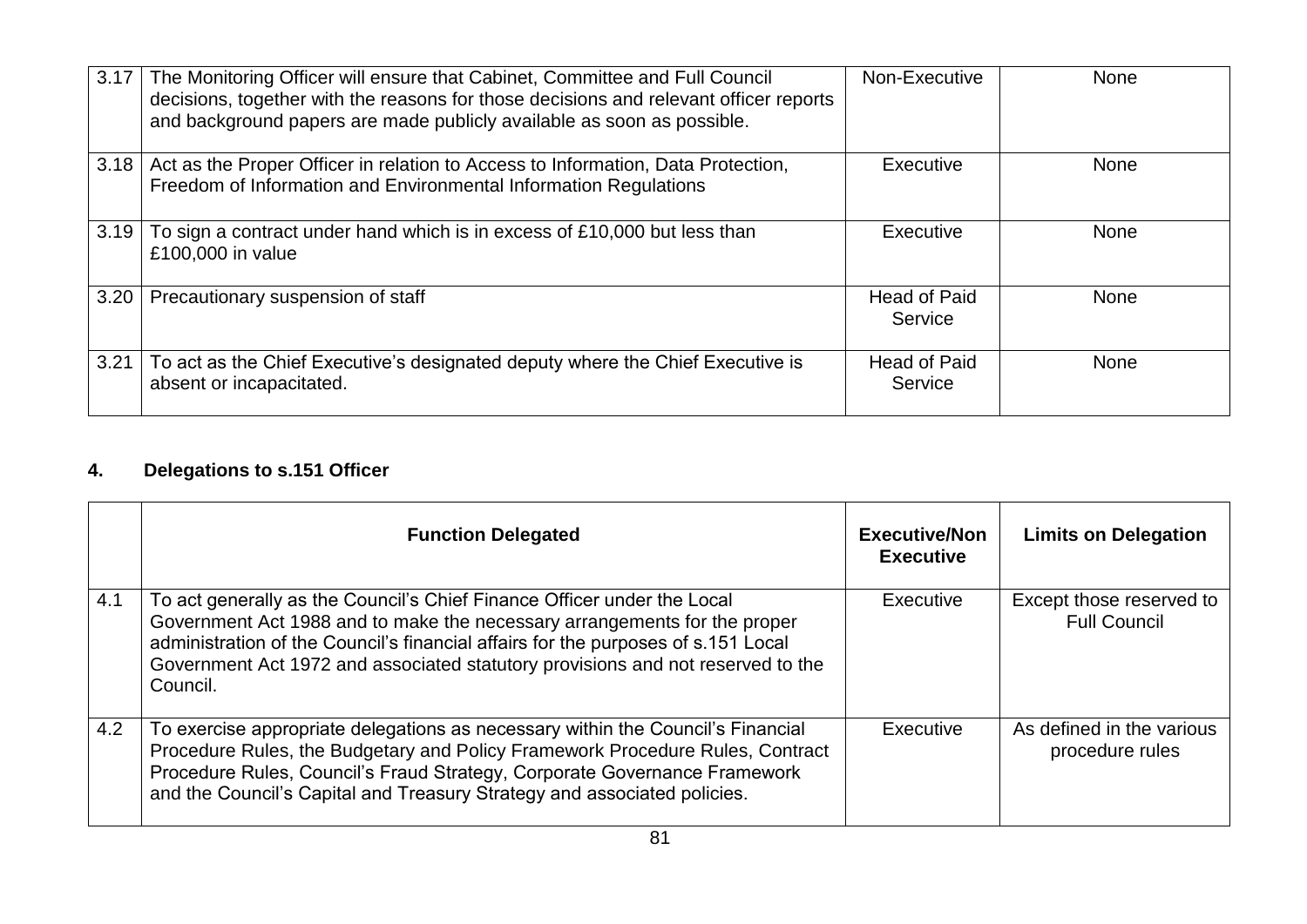| 4.3 | To provide advice on the scope of powers and authority to take decisions,<br>maladministration, financial impropriety, probity and budget and policy framework<br>issues to all members and will support and advise Members and officers in their<br>respective roles. | Either<br>dependent on<br>function | <b>None</b>                                                                       |
|-----|------------------------------------------------------------------------------------------------------------------------------------------------------------------------------------------------------------------------------------------------------------------------|------------------------------------|-----------------------------------------------------------------------------------|
| 4.4 | To contribute to the corporate management of the Council, in particular through the<br>provision of professional financial advice.                                                                                                                                     | Either<br>dependent on<br>function | <b>None</b>                                                                       |
| 4.5 | To be the nominated Officer for the Council under the Money Laundering<br>Regulations 2003                                                                                                                                                                             | Executive                          | <b>None</b>                                                                       |
| 4.6 | To determine and approve the Council Tax base.                                                                                                                                                                                                                         | Executive                          | <b>None</b>                                                                       |
| 4.7 | If necessary to make reports to Council under s114 of the Local Government<br>Finance Act 1988                                                                                                                                                                         | Non-Executive                      | In consultation with the<br>Head of Paid Service and<br><b>Monitoring Officer</b> |

# **5. Delegations to the Deputy s.151 Officer**

|     | <b>Function Delegated</b>                                                                                                                                                                                                                                                                                                                   | <b>Executive/Non</b><br><b>Executive</b> | <b>Limits on Delegation</b>                  |
|-----|---------------------------------------------------------------------------------------------------------------------------------------------------------------------------------------------------------------------------------------------------------------------------------------------------------------------------------------------|------------------------------------------|----------------------------------------------|
| 5.1 | To discharge any delegations from the s.151 Officer as necessary within the<br>Council's Financial Procedure Rules, the Budgetary and Policy Framework<br>Procedure Rules, Contract Procedure Rules, Council's Fraud Strategy, Corporate<br>Governance Framework and the Council's Capital and Treasury Strategy and<br>associated policies | Executive                                | As defined in the various<br>procedure rules |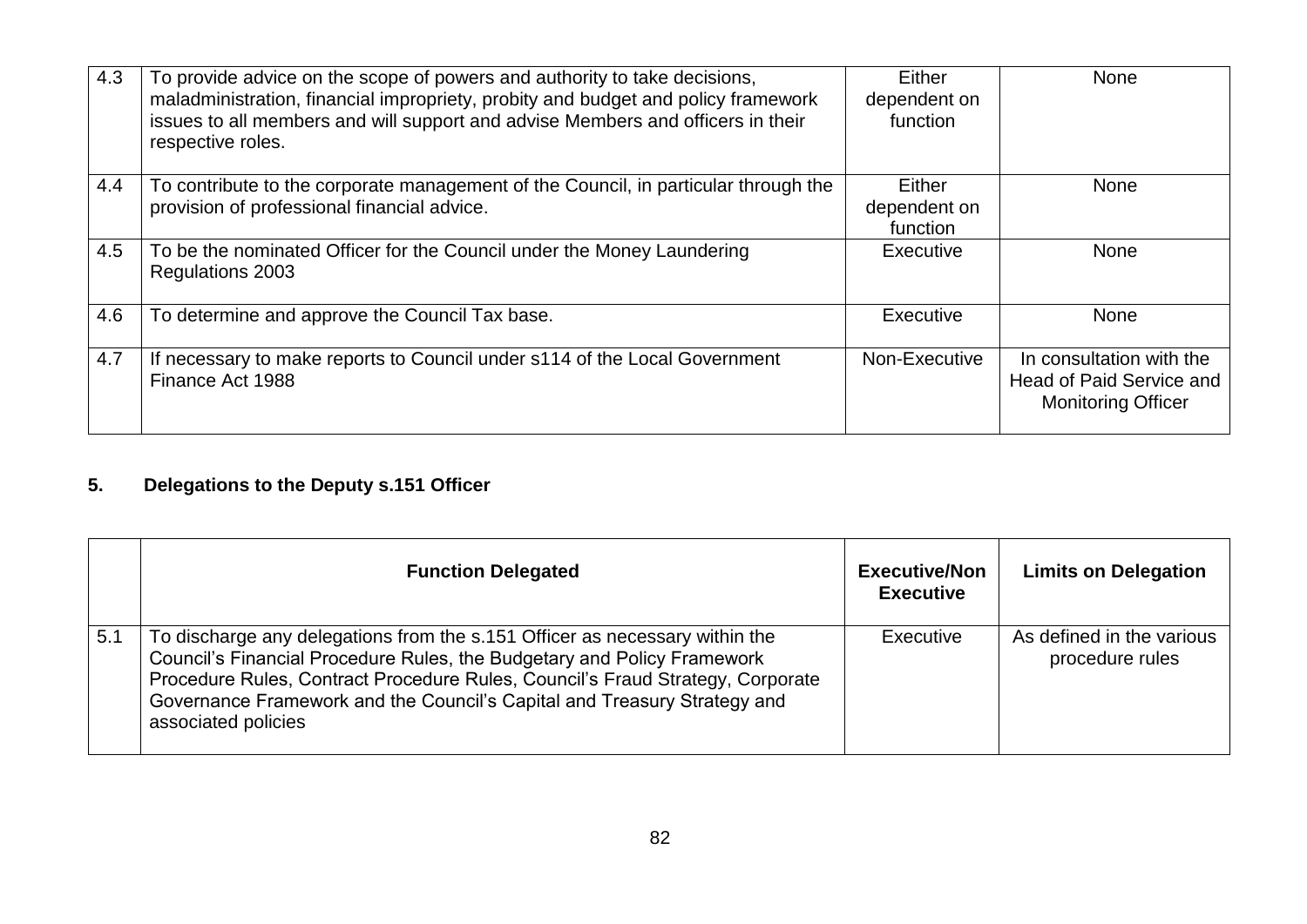## **6. Delegations to the Deputy Chief Executive Strategy and Assistant Director – Planning**

|     |                     | <b>Function Delegated</b>                                                                                                                                                                                                                                                         | Executive/Non<br>Executive | Limits on Delegation             |
|-----|---------------------|-----------------------------------------------------------------------------------------------------------------------------------------------------------------------------------------------------------------------------------------------------------------------------------|----------------------------|----------------------------------|
| 6.1 | Regulations except: | The processing and determination of all/any applications submitted under the Town<br>and Country Planning Acts, Hazardous Substances Act and the Advertisement                                                                                                                    | Non-Executive              | Defined in text of<br>delegation |
|     |                     | (a) In relation to any planning application, Listed Building Consent,<br>advertisement consent and hazardous substances consent applications or<br>submissions where an elected member has exercised the "call- in"<br>mechanism for that matter in their own ward, within either |                            |                                  |
|     | (i)<br>or           | five clear days of having been notified that an application has<br>been the subject of valid objections on planning grounds and it will<br>otherwise be determined under delegated powers;                                                                                        |                            |                                  |
|     | (ii)<br>or          | 14 days after having received the electronic weekly list                                                                                                                                                                                                                          |                            |                                  |
|     | (iii)               | such other time as agreed in discussion with the Assistant<br>Director - Planning                                                                                                                                                                                                 |                            |                                  |
|     |                     | Where a "call-in" is not exercised, the decision may be taken under delegation;                                                                                                                                                                                                   |                            |                                  |
|     | or                  |                                                                                                                                                                                                                                                                                   |                            |                                  |
|     |                     | (b) The application is considered by the Assistant Director – Planning to be a<br>significant or a departure from an up to date local plan policy or it has such<br>public interest that it should be considered by Committee;                                                    |                            |                                  |
|     | or                  |                                                                                                                                                                                                                                                                                   |                            |                                  |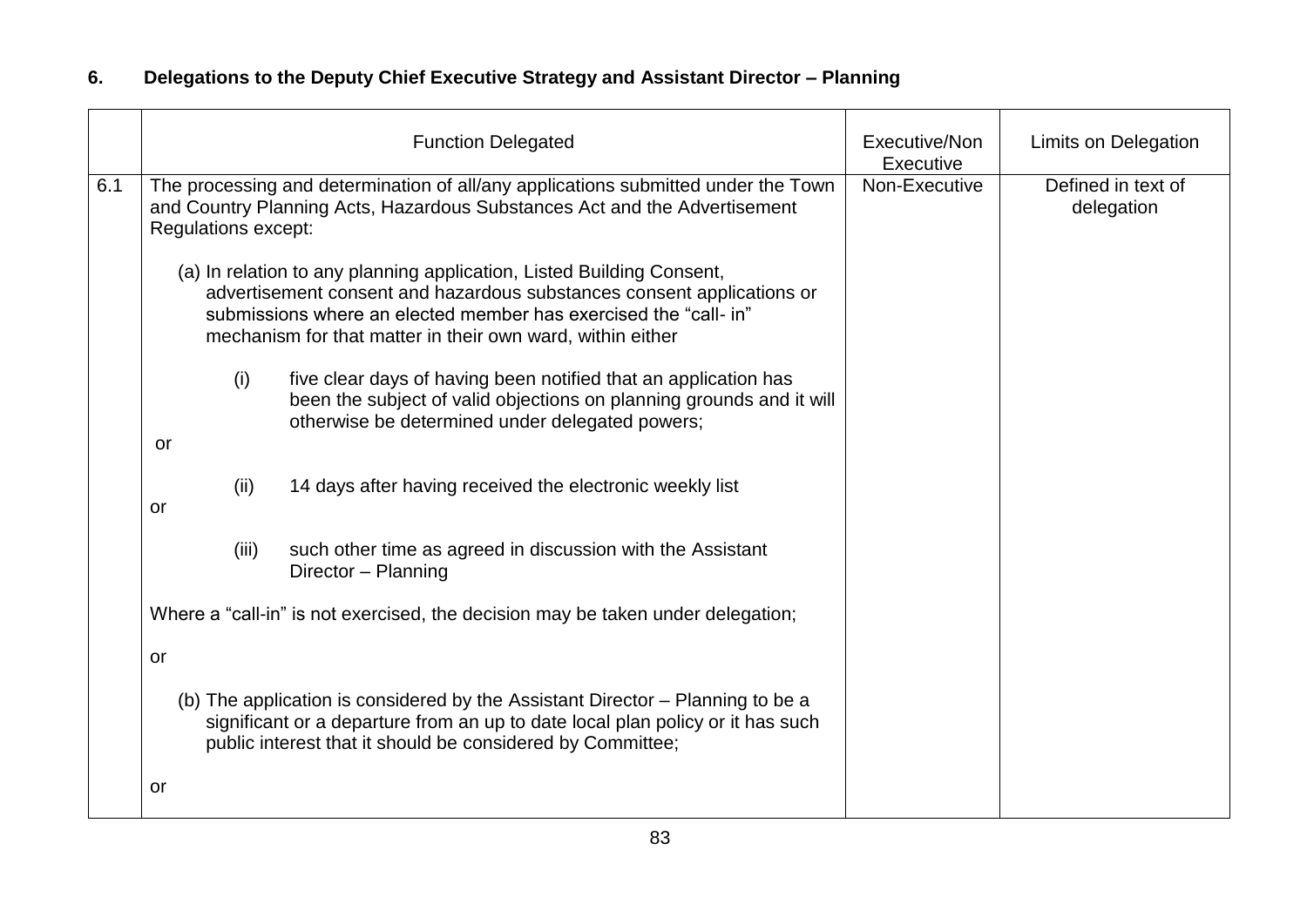|     | (c) The application relates to a proposal which is Environmental Impact<br>Assessment development;                                                                                                                                                                                                                                                                                  |               |                                        |
|-----|-------------------------------------------------------------------------------------------------------------------------------------------------------------------------------------------------------------------------------------------------------------------------------------------------------------------------------------------------------------------------------------|---------------|----------------------------------------|
|     | or                                                                                                                                                                                                                                                                                                                                                                                  |               |                                        |
|     | (d) The application has been made by a council officer, a Boston Borough<br>Council Elected Member, Co-opted Member or an appointed Independent<br>Person, or a contractor working undertaking work for the Council to such an<br>extent that, in the Monitoring Officer's opinion, the matter should be brought<br>before the Planning Committee in the interests of transparency. |               |                                        |
| 6.2 | Exercising all other non-executive functions relating to planning (other than those<br>relating to planning policy), including heritage asset management.                                                                                                                                                                                                                           | Non-Executive | Where the call-in<br>mechanism applies |
| 6.3 | Responsibility for proposing buildings for listing, amendments and Orders within<br>Conservation Areas, Article 4 Directions making Tree Preservation Orders (TPOs)<br>and determining applications for works to trees the subject of TPOs and section<br>211 notices for trees in Conservation Areas.                                                                              | Non-Executive | Where the call-in<br>mechanism applies |
| 6.4 | To negotiate and cause to be prepared planning obligations and the imposition of<br>conditions, including consultation with other relevant council functions except<br>where that matter shall be considered by the Planning Committee in respect of the<br>following:                                                                                                              | Non-Executive | As set out in delegation               |
|     | Planning obligations where the Heads of Terms are not consistent with or are in<br>addition to adopted policy in respect of such obligations.                                                                                                                                                                                                                                       |               |                                        |
| 6.5 | To impose and agree the imposition of conditions both under delegated powers but<br>also, as necessary after consideration by the Planning Committee to effect a<br>relevant and enforceable condition.                                                                                                                                                                             | Non-Executive | None                                   |
| 6.6 | The provision of pre-application advice.                                                                                                                                                                                                                                                                                                                                            | Non-Executive | None                                   |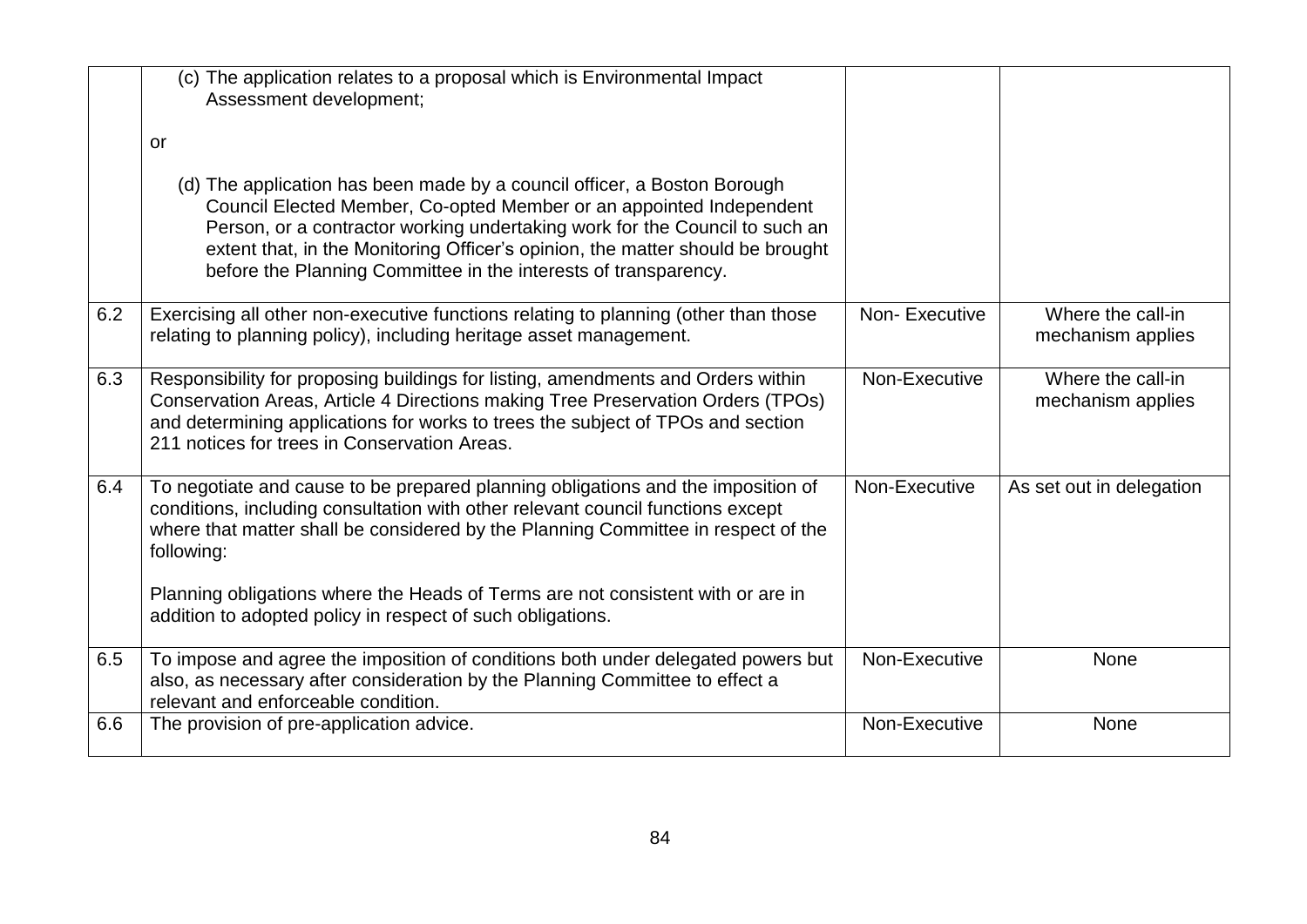| 6.7  | The adoption of screening and scoping opinions in relation to prospective<br><b>Environmental Statements</b>                                                                                                                                       | Non-Executive | <b>None</b>                                                        |
|------|----------------------------------------------------------------------------------------------------------------------------------------------------------------------------------------------------------------------------------------------------|---------------|--------------------------------------------------------------------|
| 6.8  | Responsibility for all functions relating to High Hedges legislation                                                                                                                                                                               | Non-Executive | <b>None</b>                                                        |
| 6.9  | To make minor amendments or corrections (of a clerical, grammatical or editorial<br>nature only) to the wording of conditions, obligations, reasons, informatives                                                                                  | Non-Executive | <b>None</b>                                                        |
| 6.10 | To co-ordinate and agree all Local Plan planning policy development work provided<br>as part of the joint working agreement with South Holland District Council, inputting<br>into the South East Lincolnshire Strategic Joint Planning Committee. | Executive     | As set out in the terms of<br>reference for the Joint<br>Committee |

# **7. Delegations to the Deputy Chief Executive Strategy and Assistant Director – Assets**

#### **Bereavement Services**

|     | <b>Function Delegated</b>                                                                                                                                                                                                                                                                                                                        | <b>Executive/Non</b><br><b>Executive</b> | <b>Limits on Delegation</b> |
|-----|--------------------------------------------------------------------------------------------------------------------------------------------------------------------------------------------------------------------------------------------------------------------------------------------------------------------------------------------------|------------------------------------------|-----------------------------|
| 7.1 | To undertake the Council's functions as a Burial Authority as defined under the<br>Local Government Act 1972, Section 214, the Local Authorities Cemeteries Orders<br>1977 and 1986 and Burial Acts 1852 to 1885 (and any amendments thereto) and<br>any prevailing legislation.                                                                 | Executive                                | <b>None</b>                 |
| 7.2 | To undertake the Council's functions as a Cremation Authority as defined under the<br>Cremation Acts 1902 and 1952, Cremation Regulations 1930, Cremation (England<br>& Wales) Regulations 2008 the Environmental Protection Act 1990, and the<br>Environmental Permitting (England and Wales) Regulations 2010 (and any<br>amendments thereto). | Executive                                | <b>None</b>                 |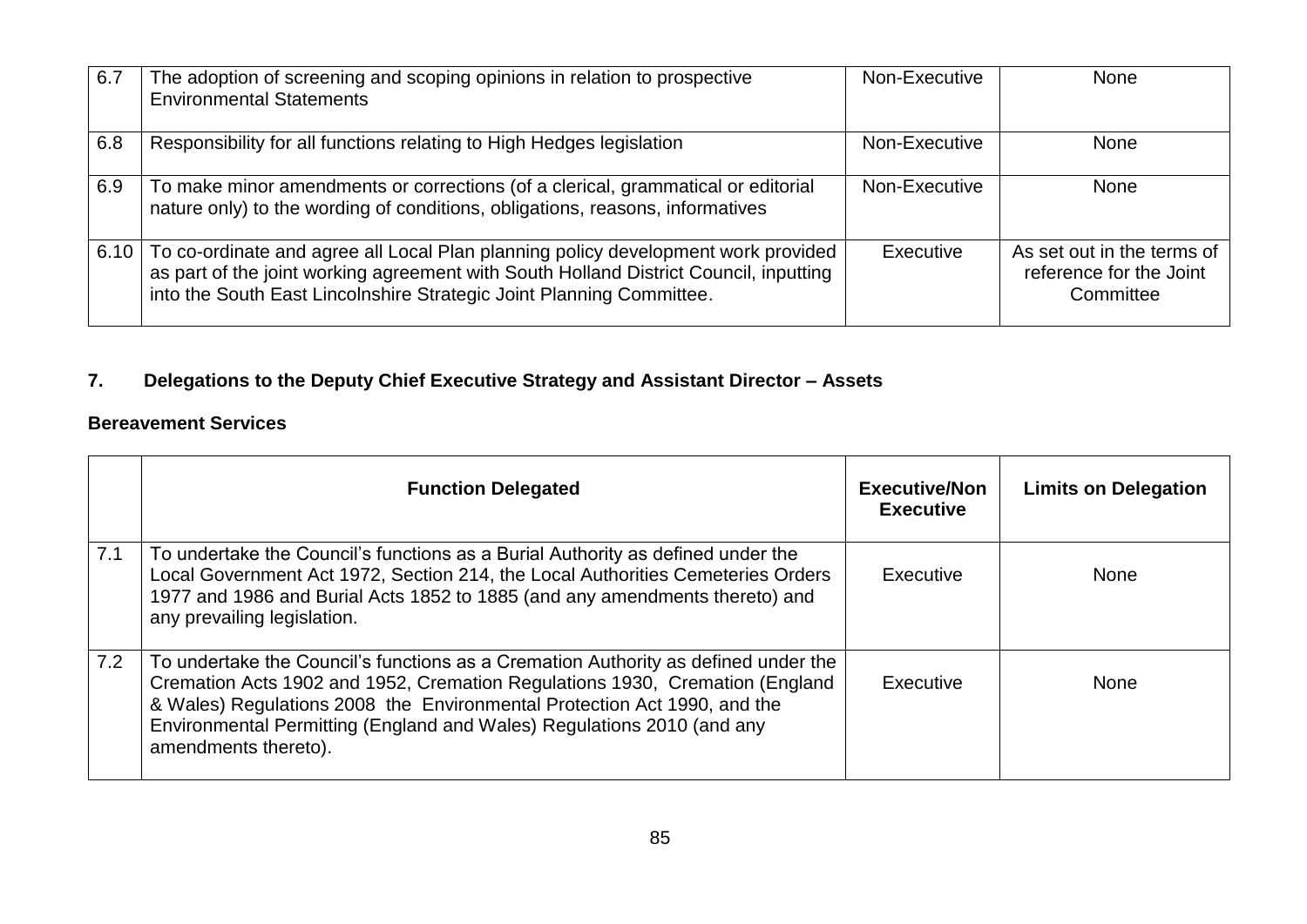| 7.3 | The day to day operation of the Council's Crematorium and Cemeteries, both legal<br>and functional.                                                                                                                                                                                | Executive | <b>None</b>                           |
|-----|------------------------------------------------------------------------------------------------------------------------------------------------------------------------------------------------------------------------------------------------------------------------------------|-----------|---------------------------------------|
| 7.4 | To issue, sign, extinguish, transfer, assign and rectify Exclusive Rights of Burial in<br>the Council's Cemeteries as defined under The Local Authorities Cemeteries Order<br>1977, Cemetery Clauses Act 1847 and Statutory Declarations Act 1835 (and any<br>amendments thereto). | Executive | <b>None</b>                           |
| 7.5 | To Implement and take decisions, relating to the Council's Cemeteries $\&$<br><b>Crematorium Regulations.</b>                                                                                                                                                                      | Executive | <b>None</b>                           |
| 7.6 | To make decisions in accordance with the Memorial Masons<br>Registration Schemes. BRAMM and RQMF.                                                                                                                                                                                  | Executive | <b>None</b>                           |
| 7.7 | To make decisions and take appropriate action in respect of unsafe memorials in<br>the Council's Cemeteries and the Memorial Safety Policy, under the Local<br>Authorities Cemeteries order 1977 and Health & Safety at Work Act 1974.                                             | Executive | <b>None</b>                           |
| 7.8 | To compile and recommend Cemetery & Crematorium Fees & Charges.                                                                                                                                                                                                                    | Executive | In consultation with s.151<br>Officer |
| 7.9 | To collect, receipt, supervise collection of, collate, bank and oversee the security of<br>all income received in relation to the Council's Cemeteries and Crematorium.                                                                                                            | Executive | <b>None</b>                           |

## **Property Services and Facilities Management**

|       | <b>Function Delegated</b>                                                                                                                                                     | <b>Executive/Non</b><br><b>Executive</b> | <b>Limits on Delegation</b> |
|-------|-------------------------------------------------------------------------------------------------------------------------------------------------------------------------------|------------------------------------------|-----------------------------|
| 17.10 | To manage the Council's land and buildings having regard to all prevailing<br>legislative requirements, including setting rents and charges and carrying out rent<br>reviews. | Executive                                | <b>None</b>                 |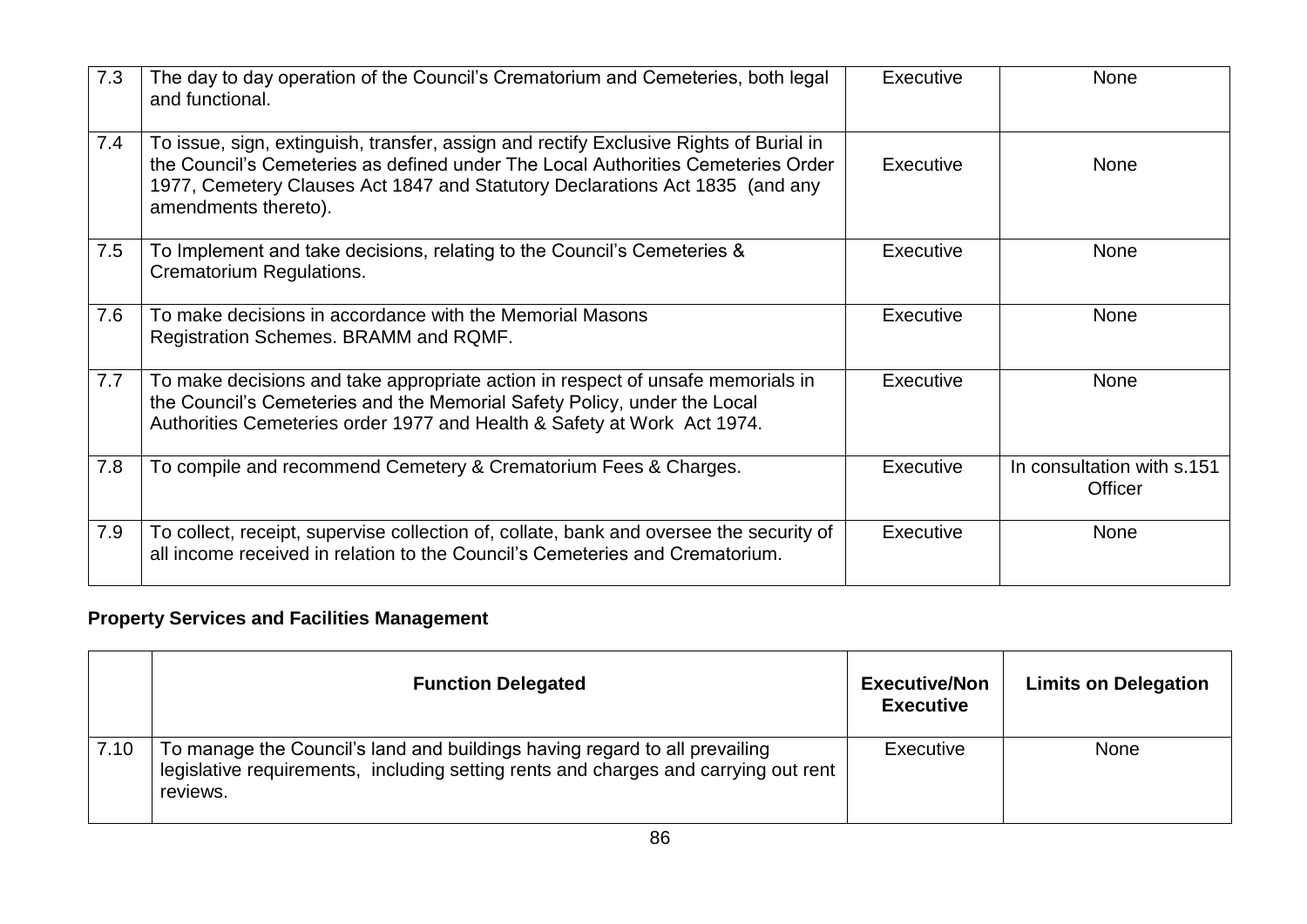| 7.11 | To agree terms and enter into leases at Market Rent of land and buildings and to<br>negotiate and agree all new and ongoing terms relating to such agreements.                                                                                                               | Executive | <b>Consultation with PH</b>                                            |
|------|------------------------------------------------------------------------------------------------------------------------------------------------------------------------------------------------------------------------------------------------------------------------------|-----------|------------------------------------------------------------------------|
| 7.12 | Disposal of land and building - to agree terms and sell any land or buildings of the<br>council at Market Value up to a value of £50,000 which are declared surplus to<br>requirements in accordance with criteria and procedures agreed from time to time<br>by the Cabinet | Executive | Consultation with PH and<br>relevant ward members                      |
| 7.13 | Acquisition of land - To agree terms and acquire the freehold<br>or leasehold of any land and buildings where the estimated<br>Market Value of the freehold £50,000 or annual rent does<br>not exceed £5,000                                                                 | Executive | <b>Consultation with</b><br>Portfolio Holder                           |
| 7.14 | To enter into agreements for the letting and licensing of land for the purposes of<br>events, pleasure fairs.                                                                                                                                                                | Executive | None                                                                   |
| 7.15 | To be responsible for the provision of a property advisory service to the Council                                                                                                                                                                                            | Executive | None                                                                   |
| 7.16 | To maintain the register of community assets and the register of unsuccessful<br>applications, and to serve all necessary notices in connection with the Community<br>Right to Bid process.                                                                                  | Executive | Consultation with the<br>Portfolio Holder and<br>relevant ward members |
| 7.17 | To oversee and implement all matters pertaining to the operation of the Public<br>buildings cleaning & caretaking                                                                                                                                                            | Executive | None                                                                   |
| 7.18 | The day to day caretaking operation and cleanliness of the Public buildings -<br>Municipal Buildings & Guildhall.                                                                                                                                                            | Executive | None                                                                   |
| 7.19 | Management of Gypsy and Traveller caravan sites                                                                                                                                                                                                                              | Executive | None                                                                   |
| 7.20 | To discharge all functions relating to the Civil Parking Regulations and all<br>prevailing legislation                                                                                                                                                                       | Executive | None                                                                   |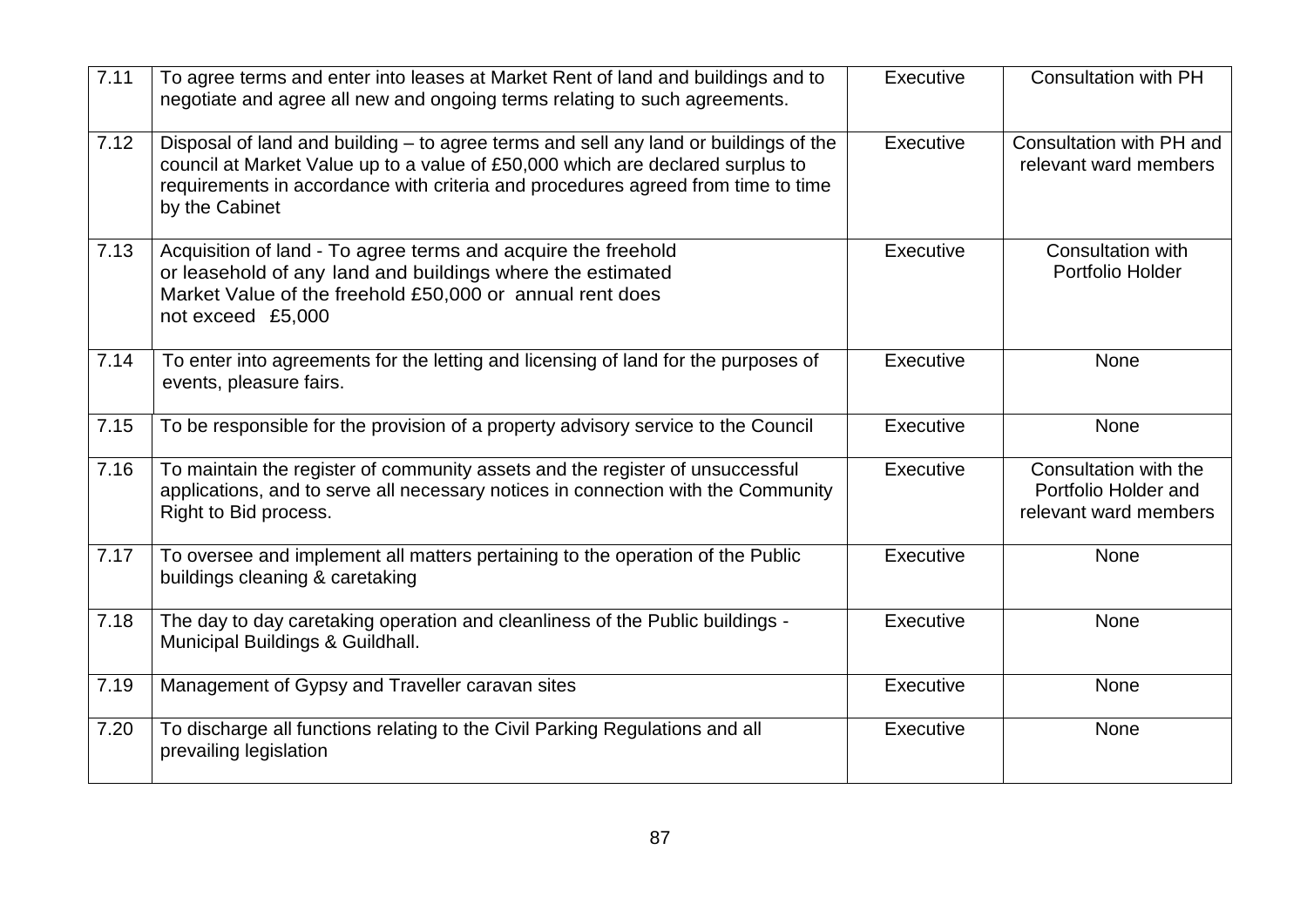#### **Public Toilets**

| 7.21 | To oversee and implement all matters pertaining to the operation of the Public<br>Toilets and Public buildings cleaning & caretaking      | Executive | <b>None</b>                                  |
|------|-------------------------------------------------------------------------------------------------------------------------------------------|-----------|----------------------------------------------|
| 7.22 | The day to day operation, maintenance and cleanliness of the Public Toilets.                                                              | Executive | <b>None</b>                                  |
| 7.23 | To supervise collection of, collate, bank and oversee the security of all income<br>received in relation to the Council's Public Toilets. | Executive | In Consultation with s.151<br><b>Officer</b> |
| 7.24 | To organise the collection and security of all income received at the Council's<br><b>Public Toilets.</b>                                 | Executive | <b>None</b>                                  |

## **8. Delegations to the Deputy Chief Executive Place and Assistant Director – Economic Growth**

## **Arts, Heritage and Tourism**

|     | <b>Function Delegated</b>                                                                                                                                                  | <b>Executive/Non</b><br><b>Executive</b> | <b>Limits on Delegation</b> |
|-----|----------------------------------------------------------------------------------------------------------------------------------------------------------------------------|------------------------------------------|-----------------------------|
| 8.1 | Identification, development and mobilisation of projects to maintain and/or increase<br>the heritage offer for Boston.                                                     | Executive                                | None                        |
| 8.2 | To be responsible for the museum and collection and the provision of the various<br>facilities and activities at this site and any other connected site.                   | Executive                                | None                        |
| 8.3 | To co-ordinate, liaise and provide authority input into the development of Boston<br>and its surrounds as a visitor destination with private sector and external partners. | Executive                                | <b>None</b>                 |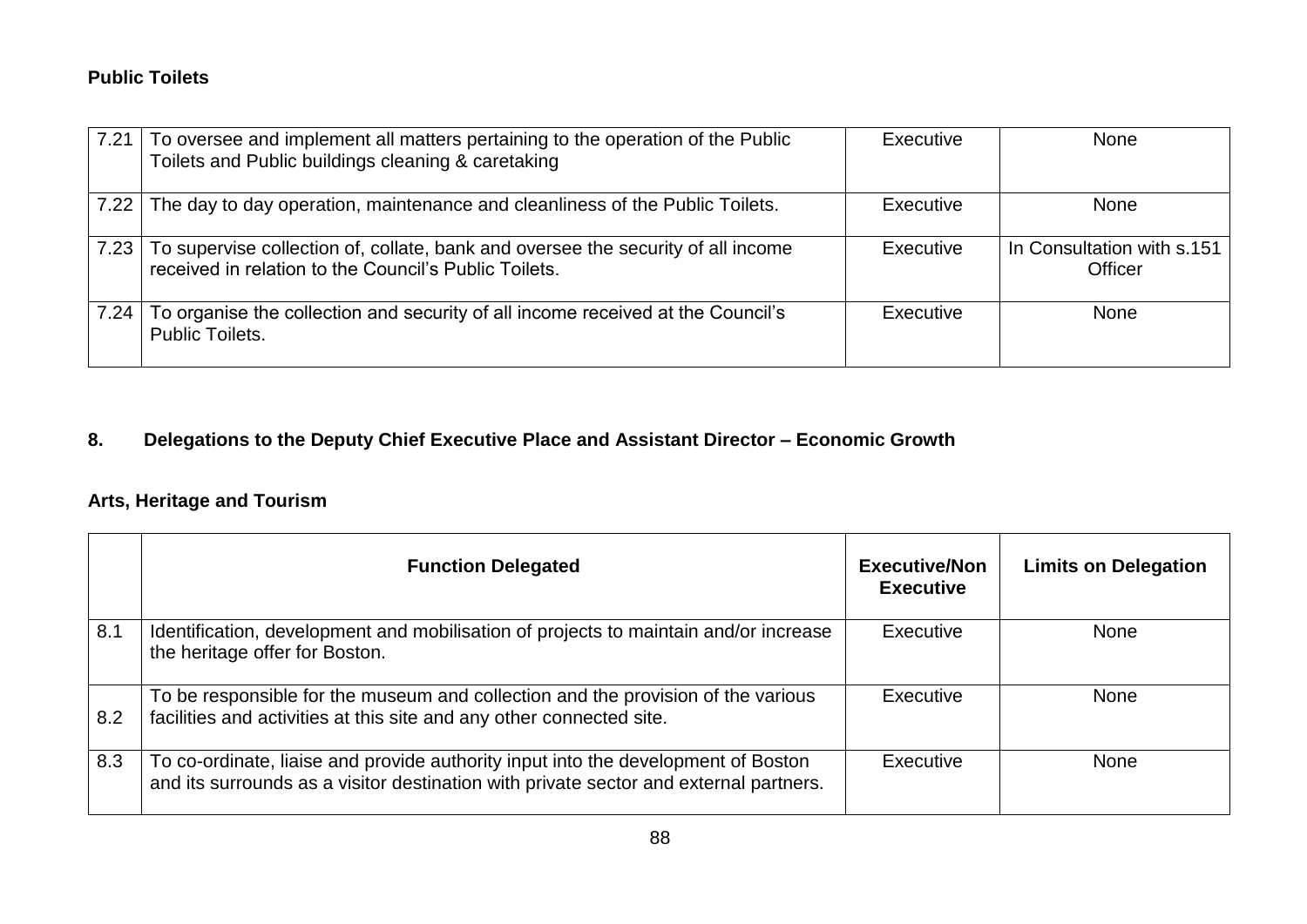| 8.4 | To provide the visitor information service.                                                                                                                                          | Executive        | <b>None</b> |
|-----|--------------------------------------------------------------------------------------------------------------------------------------------------------------------------------------|------------------|-------------|
| 8.5 | To co-ordinate, liaise and authority input into the development of Arts initiatives<br>with external partners and agencies in accordance with the Council's Partnership<br>Protocol. | <b>Executive</b> | <b>None</b> |

## **Economic Development**

|     | <b>Function Delegated</b>                                                                                                                                         | <b>Executive/Non</b><br><b>Executive</b> | <b>Limits on Delegation</b>                         |
|-----|-------------------------------------------------------------------------------------------------------------------------------------------------------------------|------------------------------------------|-----------------------------------------------------|
| 8.7 | To improve the economic well-being and quality of life for our community by<br>creating and/or retaining jobs and supporting or growing incomes and the tax base. | Executive                                | In consultation with the<br><b>Portfolio Holder</b> |

## **9. Delegations to the Deputy Chief Executive People and Assistant Director Support Services and Partnerships**

#### **Finance**

| 9.1 | To make arrangements for the provision and operation of any treasury<br>management, banking and insurance services including the authorisation of any<br>transaction, signing of cheques or other financial instrument, provision of<br>indemnities, agreement of terms for the raising, repayment or cancellation of loans,<br>investments and leases. | Executive | As defined in various<br>procedure rules |
|-----|---------------------------------------------------------------------------------------------------------------------------------------------------------------------------------------------------------------------------------------------------------------------------------------------------------------------------------------------------------|-----------|------------------------------------------|
| 9.2 | To make arrangements for the collection of Business Rates and Council Tax<br>including any prosecution and enforcement and the determination of any<br>discretionary reliefs.                                                                                                                                                                           | Executive | As defined in various<br>procedure rules |
| 9.3 | To administer the Council Tax Support Scheme, including the determination of any<br>discretionary elements within approved policy.                                                                                                                                                                                                                      | Executive | <b>None</b>                              |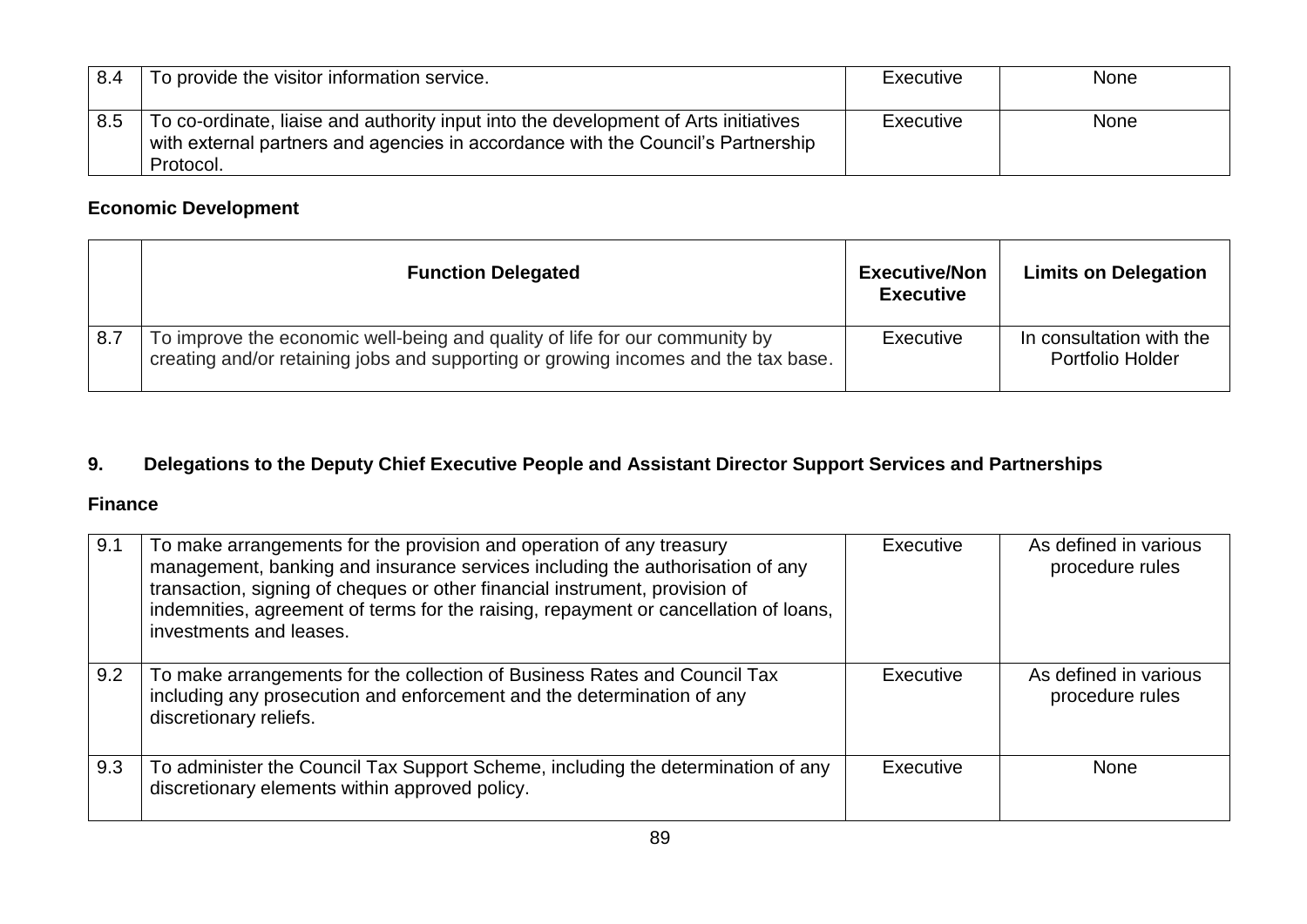| 9.4 | To undertake accounting and other associated work on a chargeable basis where<br>appropriate, for other public bodies as defined in the Local Authority (Goods and<br>Services) Act 1970 or pursuant to arrangements under the Local Government Act<br>1972. | Executive | <b>None</b> |
|-----|--------------------------------------------------------------------------------------------------------------------------------------------------------------------------------------------------------------------------------------------------------------|-----------|-------------|
| 9.5 | To provide financial information to the media, members of the public and the<br>community subject to the provisions in respect of confidentiality.                                                                                                           | Executive | <b>None</b> |
| 9.6 | To be responsible for Customer Services, including developing new customer<br>access channels                                                                                                                                                                | Executive |             |

#### **Leisure Services**

|      | <b>Function Delegated</b>                                                                                                                                  | <b>Executive/Non</b><br><b>Executive</b> | <b>Limits on Delegation</b>                                                                                             |
|------|------------------------------------------------------------------------------------------------------------------------------------------------------------|------------------------------------------|-------------------------------------------------------------------------------------------------------------------------|
| 9.7  | The management and development of all Sports, Play & Leisure Facilities and<br>Services including the exclusion of persons from such premises as necessary | Executive                                | <b>None</b>                                                                                                             |
| 9.8  | Authority to negotiate with contractors who have been awarded contracts as a result<br>of competitive tendering or leases post award                       | Executive                                | None                                                                                                                    |
| 9.9  | Authority to vary leisure centre/sports ground fees and charges for periods of<br>promotion and events                                                     | Executive                                | None                                                                                                                    |
| 9.10 | To grant leases for leisure and sport concessions                                                                                                          | Executive                                | In consultation with<br>Portfolio Holder, Deputy<br><b>Chief Executive Strategy</b><br>and Assistant Director<br>Assets |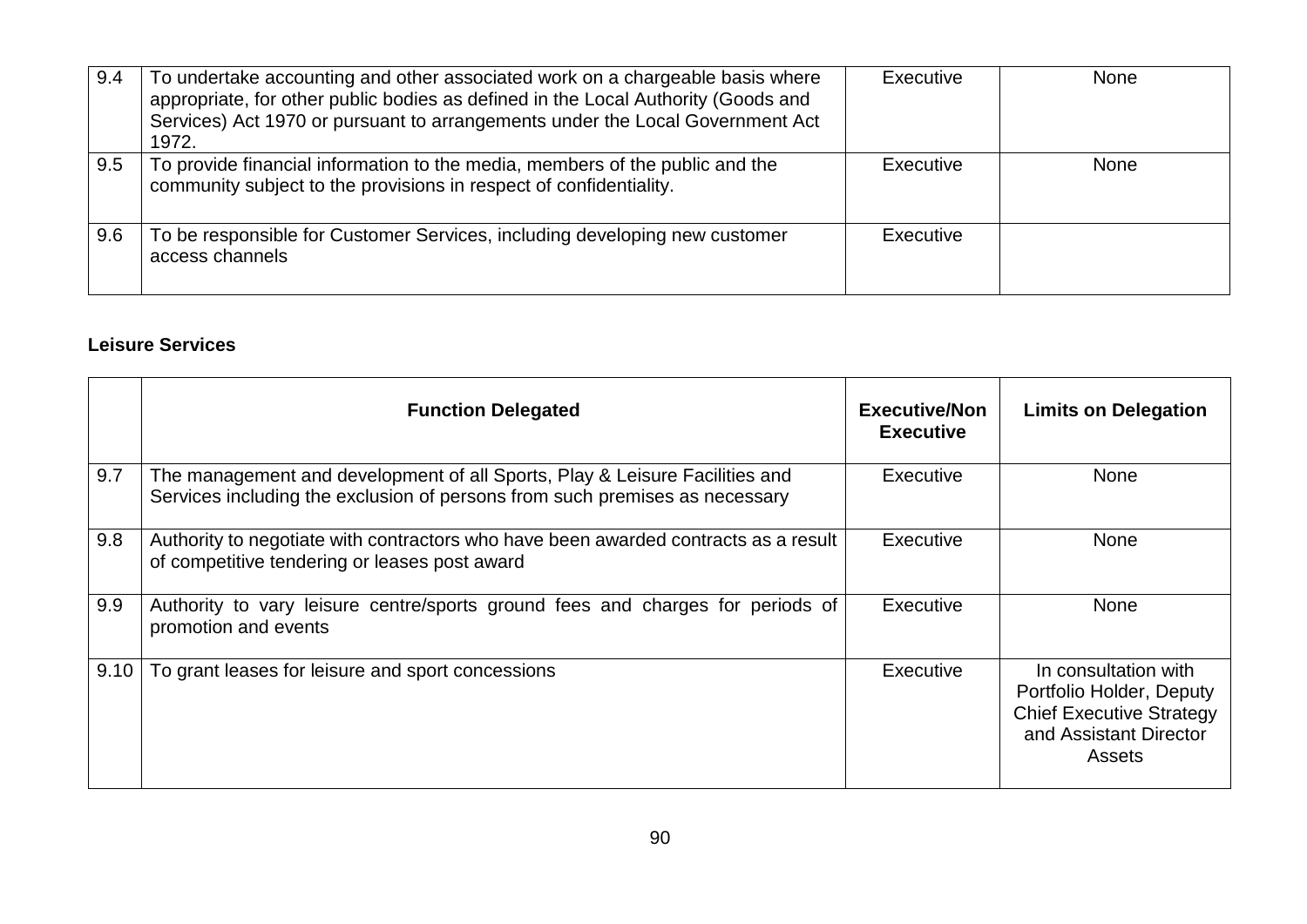## **Partnerships**

|      | <b>Function Delegated</b>                                                                                                                                                                                                                                       | <b>Executive/Non</b><br><b>Executive</b> | <b>Limits on Delegation</b>                  |
|------|-----------------------------------------------------------------------------------------------------------------------------------------------------------------------------------------------------------------------------------------------------------------|------------------------------------------|----------------------------------------------|
| 9.11 | Authority to draw up and issue Service Level Agreements associated<br>with<br>partnership working, income generation and sponsorship having regard to the<br><b>Partnership Protocol</b>                                                                        | Executive                                | <b>None</b>                                  |
| 9.12 | To develop and promote partnership working to sustain and improve the vitality and<br>viability of the Borough, including health and well-being initiatives, environmental<br>enhancements and Carbon Management.                                               | Executive                                | In consultation with the<br>Portfolio Holder |
| 9.13 | To sign a contract under hand which is in excess of £10,000 but less than<br>£100,000 in value                                                                                                                                                                  | Executive                                | <b>None</b>                                  |
| 9.14 | To take any action to recover debts due to the Council and to write-off any<br>outstanding sums owed to the Council up to £5,000 in respect of each debt, or to<br>an unlimited amount in respect of any debt where the debtor is bankrupt or in<br>liquidation | Executive                                | As set out in delegation                     |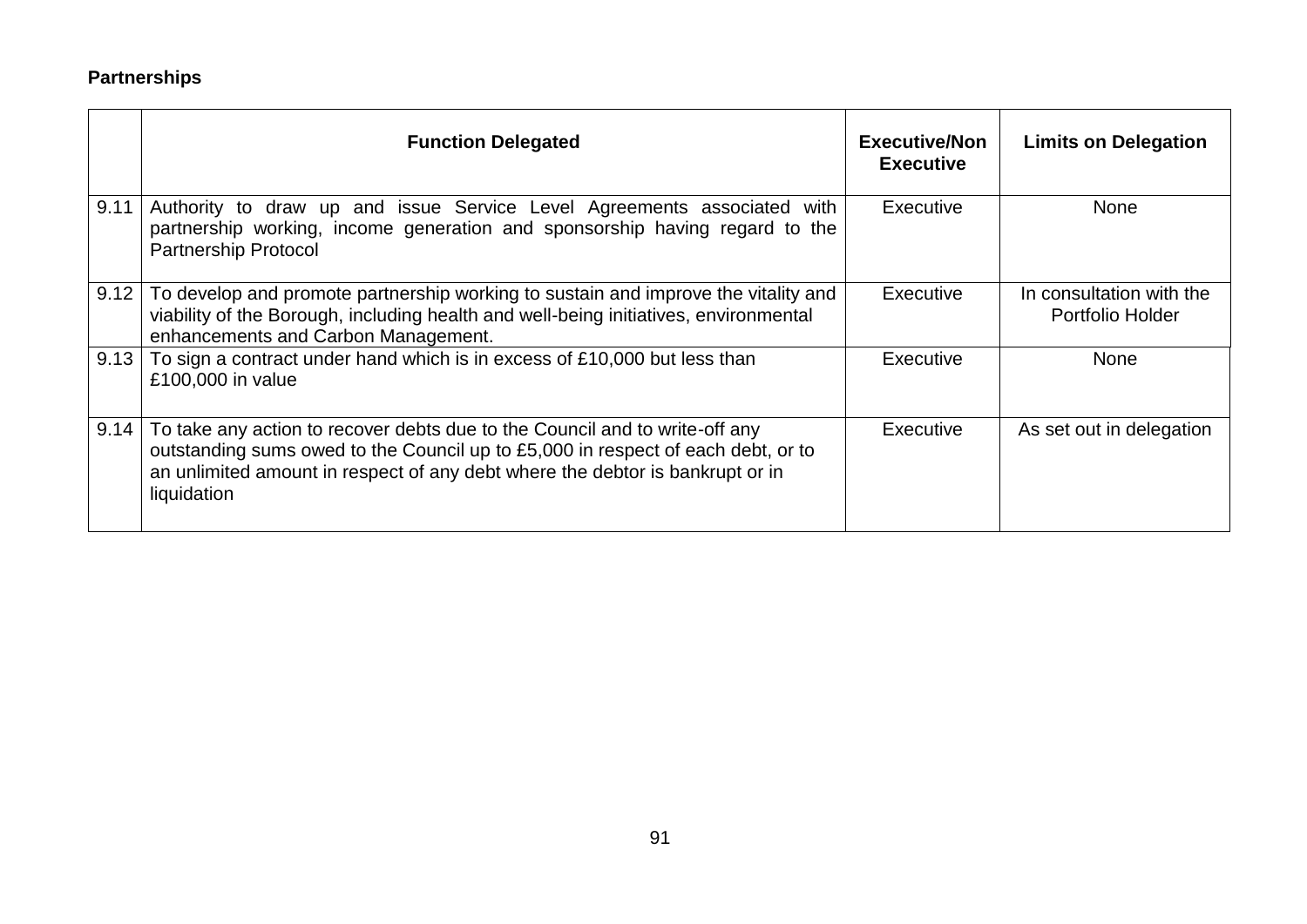## **10. Delegations to the Deputy Chief Executive People and the Assistant Director – Housing and Wellbeing**

## **Housing**

|      | <b>Function Delegated</b>                                                                                                                                                                               | <b>Executive/Non</b><br><b>Executive</b> | <b>Limits on Delegation</b> |
|------|---------------------------------------------------------------------------------------------------------------------------------------------------------------------------------------------------------|------------------------------------------|-----------------------------|
| 10.1 | Ensure the Council's duties and obligations in relation to homelessness and the<br>operation of the Council's allocation scheme are fulfilled                                                           | Executive                                | <b>None</b>                 |
| 10.2 | Manage all forms of temporary accommodation in connection with the Council's<br>homelessness duties including entering into lease agreements and service of any<br>related notices                      | Executive                                | <b>None</b>                 |
| 10.3 | Ensuring that private sector housing standards are achieved, in particular as they<br>relate to houses in multiple occupation and unfit dwellings other homes that contain<br>hazards                   | Executive                                | <b>None</b>                 |
| 10.4 | Operation of the Council's grant systems for disabled facilities, private sector<br>renewal, community grants, core grants and all other relevant grant schemes for<br>which the Council is responsible | Executive                                | <b>None</b>                 |
| 10.5 | Perform the Council's duties and obligations in connection with private sector<br>housing                                                                                                               | Executive                                | <b>None</b>                 |
| 10.6 | Ensure that the Council's Strategic Housing Functions are all fully discharged                                                                                                                          | Executive                                | <b>None</b>                 |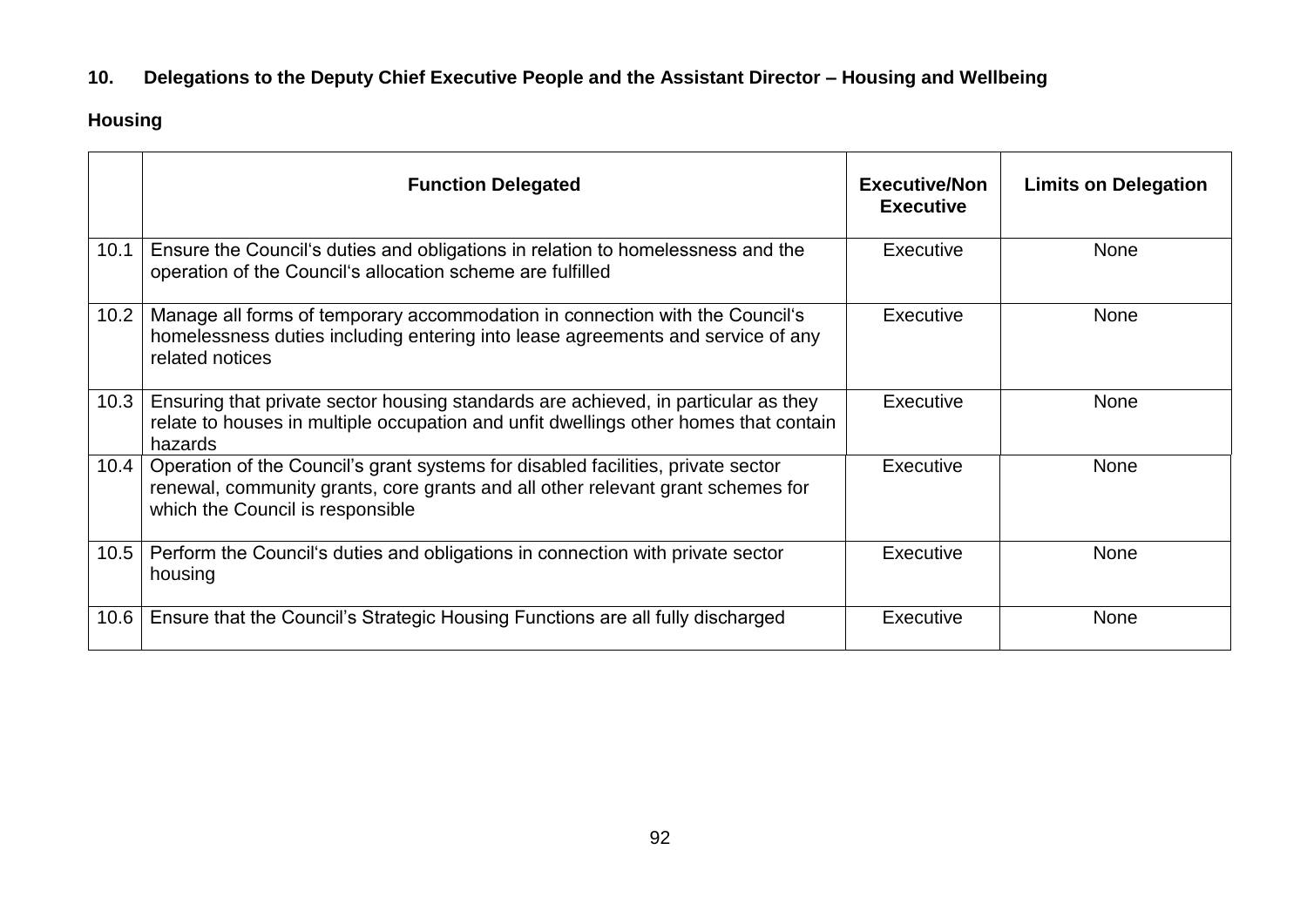## **Safeguarding**

|      | <b>Function Delegated</b>                                                                                                                                                                                  | <b>Executive /</b><br><b>Non Executive</b> | <b>Limits on Delegation</b>                                |
|------|------------------------------------------------------------------------------------------------------------------------------------------------------------------------------------------------------------|--------------------------------------------|------------------------------------------------------------|
| 10.7 | To ensure that the Council is compliant with all statutory safeguarding duties, that<br>appropriate policies are in place and that all staff, elected members and volunteers<br>are appropriately trained. | Executive                                  | Policy changes in<br>consultation with<br>Portfolio Holder |

# **11. Delegations to the Deputy Chief Executive People and Assistant Director – Organisation and Corporate Services**

|      | <b>Function Delegated</b>                                                                                                                                                                         | <b>Executive/Non</b><br><b>Executive</b> | <b>Limits on Delegation</b>     |
|------|---------------------------------------------------------------------------------------------------------------------------------------------------------------------------------------------------|------------------------------------------|---------------------------------|
| 11.1 | To discharge any delegations from the Head of Paid Service in connection with the<br>employer and employee functions of the Council, in consultation with the Head of<br>Paid Service as required | Non-Executive                            | As set out in the<br>delegation |
| 11.2 | To be responsible for the Council's transformation programme and where<br>appropriate, consultation with the relevant CMT member and/or Portfolio Holder                                          | Executive                                | As set out in the<br>delegation |
| 11.3 | To be responsible for the Council's Communication arrangements including use of<br>social media and relationships with the media                                                                  | Executive                                | As set out in the<br>delegation |
|      | Where press releases are to be issued in respect of Council Policy, in consultation<br>with the relevant CMT member, Portfolio Holder, Chairman of Committee or ward<br>member when appropriate   |                                          |                                 |
|      | Responding to enquiries from the media in relation to council policy, and where<br>appropriate in consultation with the relevant member of CMT                                                    |                                          |                                 |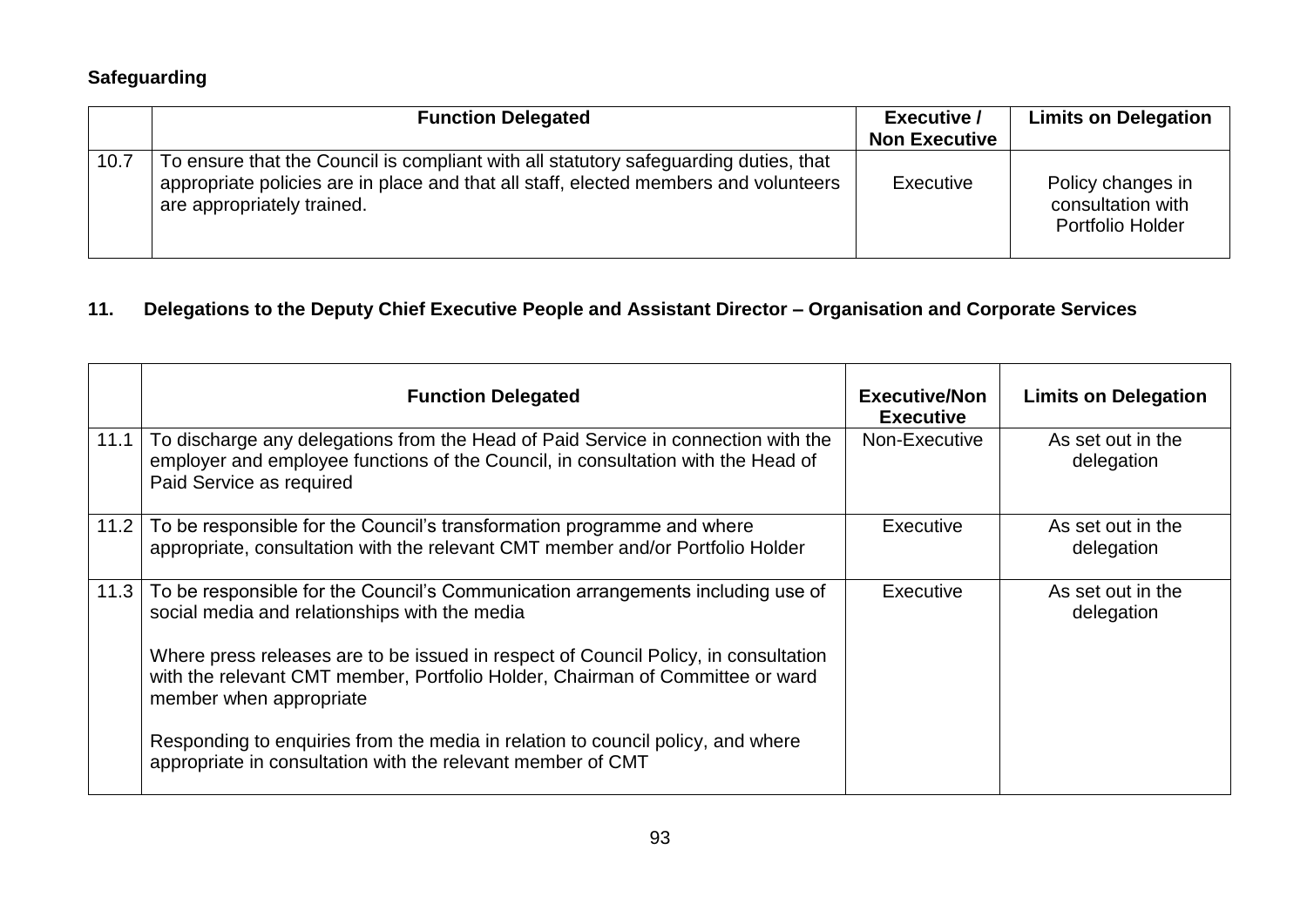|      | 11.4 To be responsible for the Council's payroll system and all associated functions                                                                                                                                                                                   | Executive     | <b>None</b> |
|------|------------------------------------------------------------------------------------------------------------------------------------------------------------------------------------------------------------------------------------------------------------------------|---------------|-------------|
| 11.5 | To be responsible for complaints management in accordance with the Corporate<br>Complaints Policy and Procedures and Quarterly Monitoring, including the Local<br>Government Ombudsman matters and referral of any maladministration to Full<br>Council where required | Executive     | None        |
|      | 11.6 To be responsible for the delivery of the democratic service, electoral service<br>function and civic arrangements                                                                                                                                                | Non-Executive | <b>None</b> |
| 11.7 | To be responsible for the delivery of the ICT service.                                                                                                                                                                                                                 | Executive     | None        |

## **12. Delegations to the Deputy Chief Executive Place and Assistant Director – Regulation**

## **Environmental Health**

|      | <b>Function Delegated</b>                                                                                                                                                                                                                                                                                       | <b>Executive/Non</b><br><b>Executive</b> | <b>Limits on Delegation</b> |
|------|-----------------------------------------------------------------------------------------------------------------------------------------------------------------------------------------------------------------------------------------------------------------------------------------------------------------|------------------------------------------|-----------------------------|
| 12.1 | To issue licences, permits, approvals, consents, notices and registrations (with<br>conditions where appropriate) and refuse, suspend, amend, revoke or transfer the<br>same (unless statutory provisions prohibit such delegation) in respect of the<br>following, but not limited to those listed, functions: |                                          |                             |
|      | <b>Food Safety</b>                                                                                                                                                                                                                                                                                              | Non-Executive                            | <b>None</b>                 |
|      | Caravans                                                                                                                                                                                                                                                                                                        | Non-Executive                            | <b>None</b>                 |
|      | <b>Environmental Permitting</b>                                                                                                                                                                                                                                                                                 | Non-Executive                            | <b>None</b>                 |
|      |                                                                                                                                                                                                                                                                                                                 |                                          | None                        |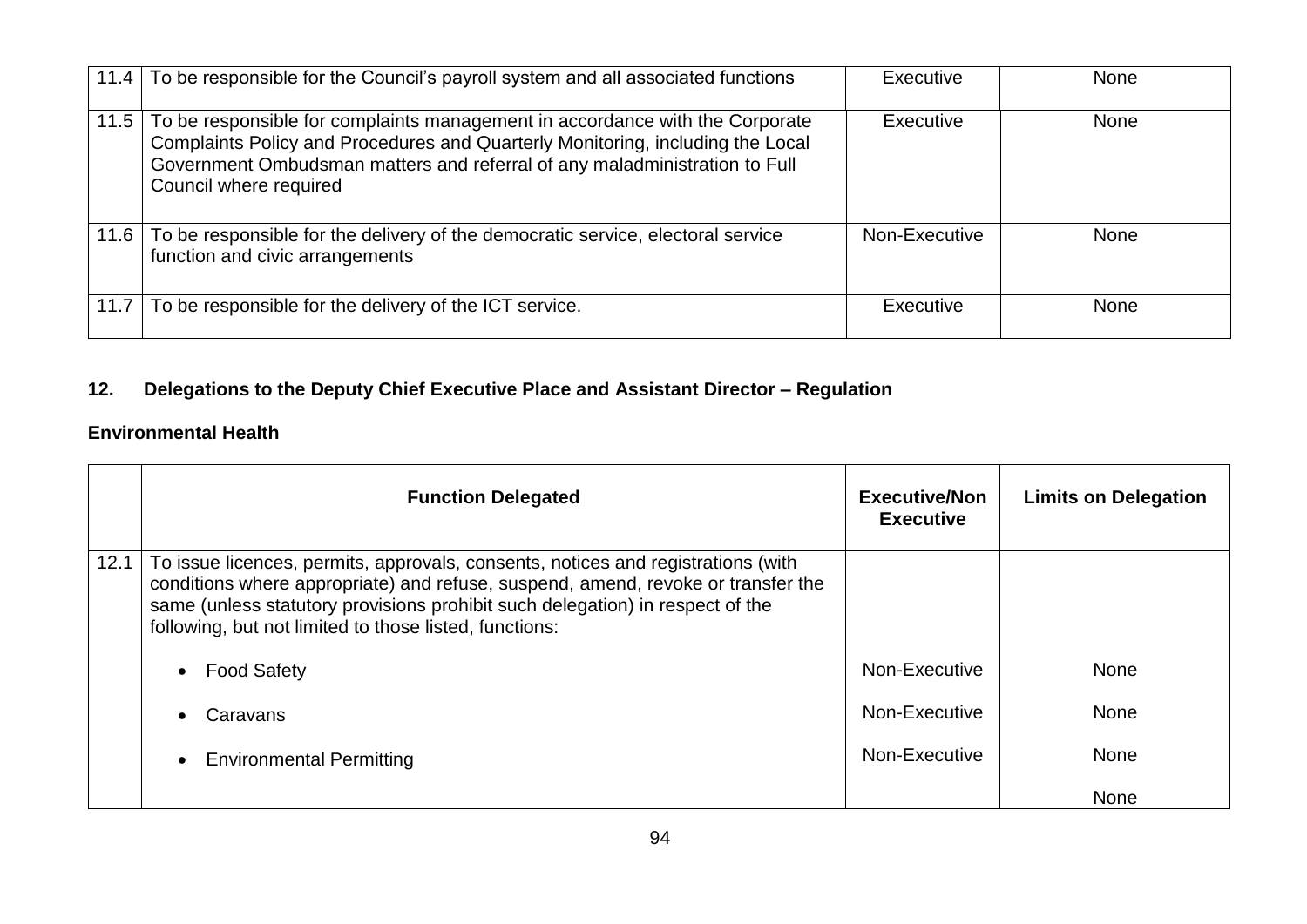|      | Business for which the Council has Health and Safety Legislative<br>enforcement responsibility as defined by the prevailing Health and Safety<br>legislation | Non-Executive          |                     |
|------|--------------------------------------------------------------------------------------------------------------------------------------------------------------|------------------------|---------------------|
|      | Port Health including ship sanitation                                                                                                                        | Non-Executive          | <b>None</b>         |
|      | Pollution Control - including noise, air, land, water and private drainage<br>Infectious diseases and the prevention of the spread of infection              | Executive<br>Executive | <b>None</b><br>None |
|      | In accordance with Council Policy and all prevailing legislation.                                                                                            |                        |                     |
| 12.2 | To be responsible for the provision of a dog warden service                                                                                                  | <b>Executive</b>       | None                |
| 12.3 | To be responsible for the control of infectious diseases                                                                                                     | Executive              | <b>None</b>         |
| 12.4 | To be responsible for the Council's Emergency Environmental Health Response<br>Service                                                                       | Executive              | None                |

## **Community Safety**

| 12.5 | All aspects of community safety and crime and disorder reduction, including the<br><b>CCTV</b> service                        | Executive | <b>None</b> |
|------|-------------------------------------------------------------------------------------------------------------------------------|-----------|-------------|
| 12.6 | To be responsible for taking action to remove all unauthorised persons, vehicles<br>and appurtenances from Council owned land | Executive | <b>None</b> |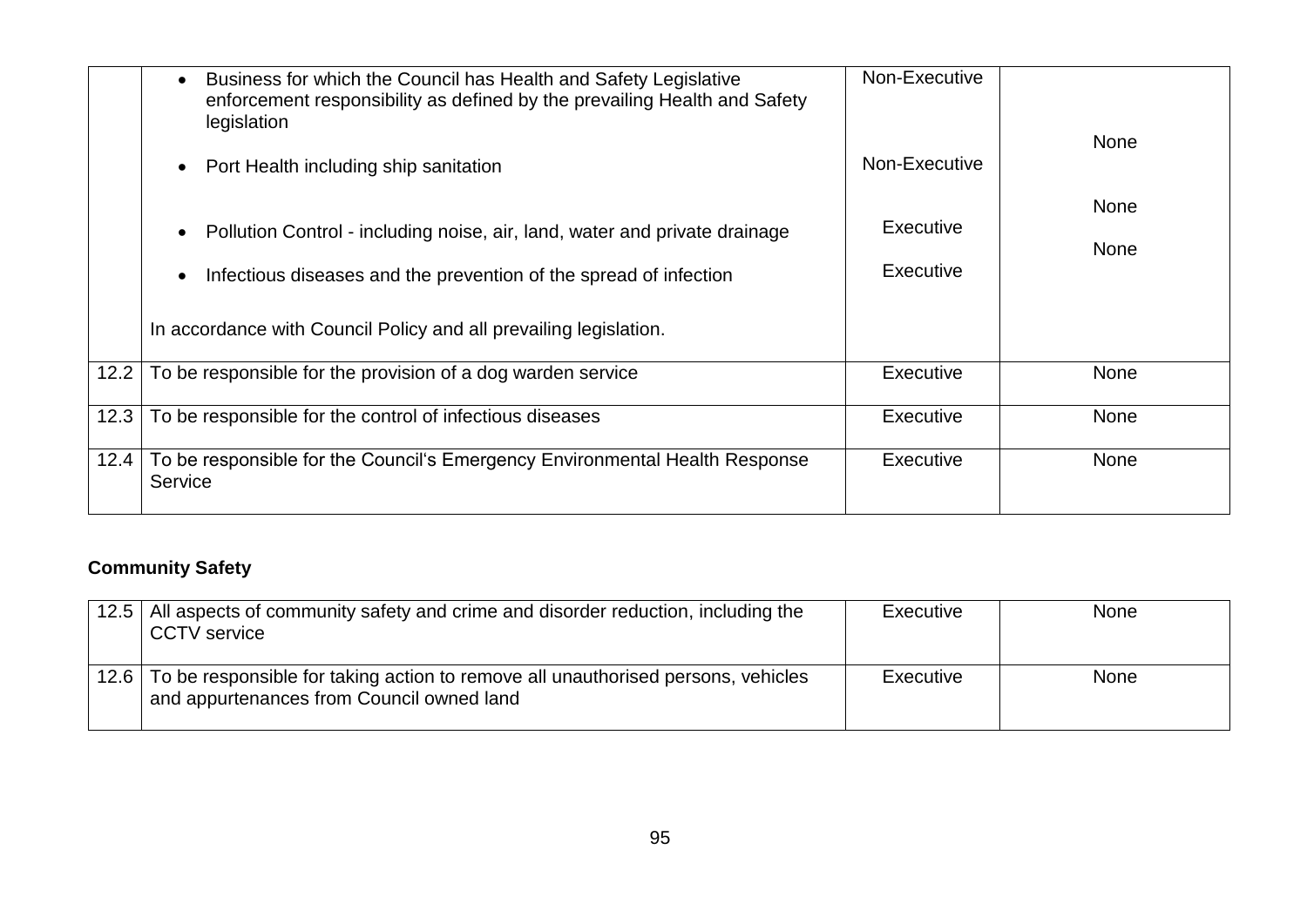## **Building Control**

|       | <b>Function Delegated</b>                                                                                                                                                                                                           | <b>Executive/Non</b><br><b>Executive</b> | <b>Limits on Delegation</b>           |
|-------|-------------------------------------------------------------------------------------------------------------------------------------------------------------------------------------------------------------------------------------|------------------------------------------|---------------------------------------|
| 12.7  | To determine applications under the Building Regulations - Building Act 1984 S16<br>and any prevailing legislation.                                                                                                                 | Non-Executive                            | <b>None</b>                           |
| 12.8  | To maintain a register of Initial Notices and associated certificates given to and<br>accepted/ rejected by the local authority under the Building Act S47-55 - Building<br>Act S56.                                                | Non-Executive                            | <b>None</b>                           |
| 12.9  | To maintain a register of notices and certificates given to the local authority under<br>Regulation 20 (Provisions applicable to self-certification schemes).                                                                       | Non-Executive                            | <b>None</b>                           |
| 12.10 | To discharge the functions of the Council (as the "building authority") in relation to<br>safety certificates for sports grounds - Safety of Sports Grounds Act 1975 and the<br>Fire Safety and Safety of Places of Sport Act 1987. | Non-Executive                            | None                                  |
| 12.11 | The setting of charges in relation to Building Regulations chargeable activities -<br>The Building (Local Authority Charges) Regulations 2010                                                                                       | Executive                                | In consultation with<br>s.151 Officer |

## **Licensing and Local Land Charges**

|       | <b>Function Delegated</b>                                                                                                                                                                                                                                                                                       | <b>Executive/Non</b><br><b>Executive</b> | <b>Limits on Delegation</b>                 |
|-------|-----------------------------------------------------------------------------------------------------------------------------------------------------------------------------------------------------------------------------------------------------------------------------------------------------------------|------------------------------------------|---------------------------------------------|
| 12.12 | To issue licences, permits, approvals, consents, notices and registrations (with<br>conditions where appropriate) and refuse, suspend, amend, revoke or transfer the<br>same (unless statutory provisions prohibit such delegation) in respect of the<br>following, but not limited to those listed, functions: |                                          | As set out in the body of<br>the delegation |
|       | $\circ$ Hackney carriages and private hire – vehicles, drivers and operators                                                                                                                                                                                                                                    | Non-Executive                            |                                             |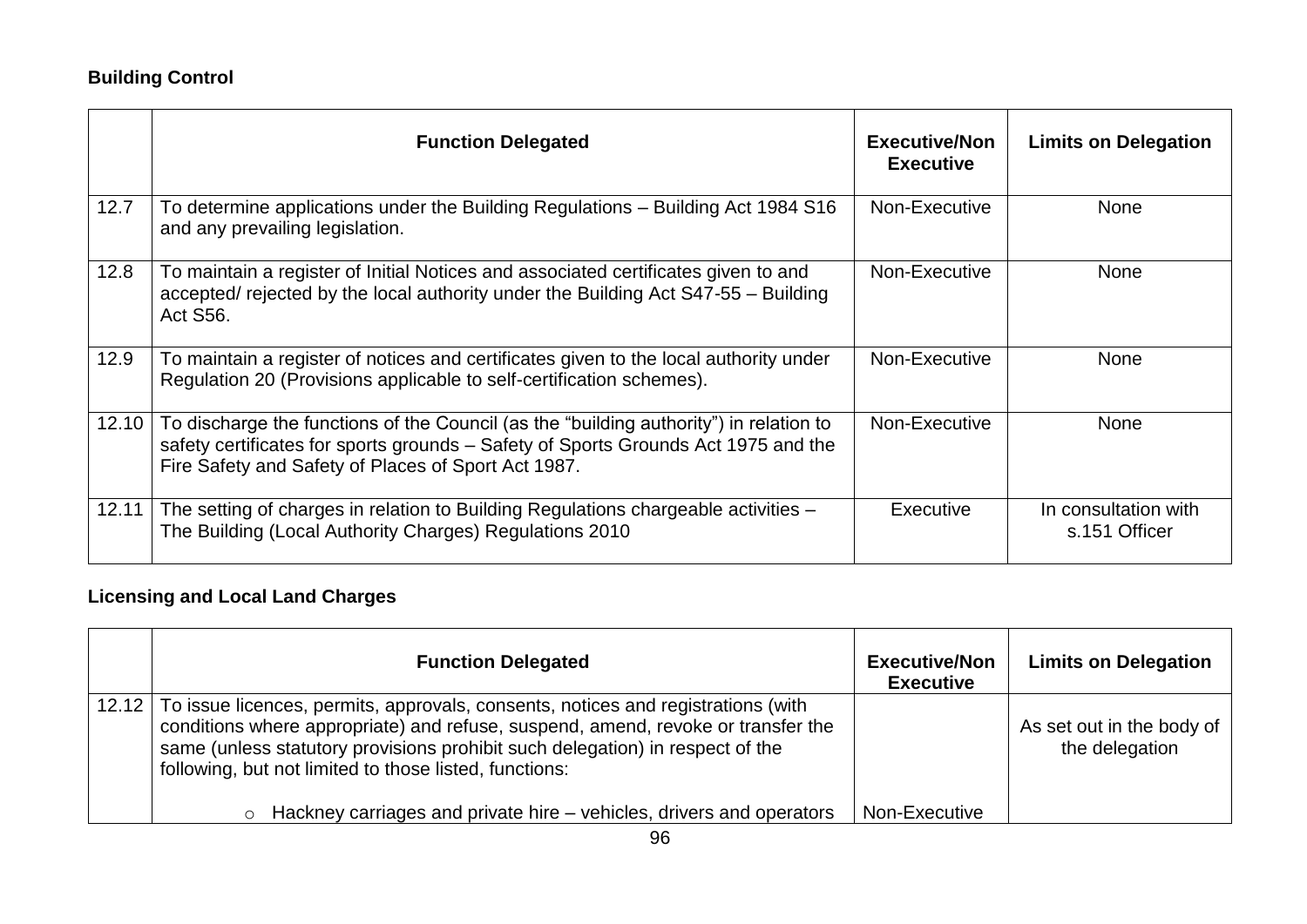| $\circ$        | Provision of alcohol and entertainment and late night refreshments                                                                                                                                                                                         |           |  |
|----------------|------------------------------------------------------------------------------------------------------------------------------------------------------------------------------------------------------------------------------------------------------------|-----------|--|
| $\circ$        | Gambling                                                                                                                                                                                                                                                   |           |  |
|                | Lotteries                                                                                                                                                                                                                                                  |           |  |
| $\circ$        |                                                                                                                                                                                                                                                            |           |  |
|                | Sex Establishments and sexual entertainment venues                                                                                                                                                                                                         |           |  |
| $\circ$        | <b>Street Trading</b>                                                                                                                                                                                                                                      |           |  |
| $\circ$        | <b>Charitable Street Collections</b>                                                                                                                                                                                                                       |           |  |
| $\circ$        | House to house collections                                                                                                                                                                                                                                 |           |  |
| $\circ$        | Skin Piercing, tattooing, acupuncture and electrolysis                                                                                                                                                                                                     |           |  |
|                | Animals - Establishments and Control                                                                                                                                                                                                                       |           |  |
| $\circ$        | <b>Scrap Metal Dealers</b>                                                                                                                                                                                                                                 | Executive |  |
| $\circ$        | <b>Sunday Trading</b>                                                                                                                                                                                                                                      |           |  |
|                | In accordance with Council Policy and all prevailing legislation.                                                                                                                                                                                          |           |  |
| determination. | If there are objections or a call in by a Member prior to the determination by an<br>officer of a matter delegated under this paragraph, the matter will be brought back<br>to the Licensing or Regulatory Appeals Committee or relevant sub-committee for |           |  |
|                | Any other licensing or regulatory matter not specifically listed above will be<br>deemed to be subject to the same delegations and the advice of the Monitoring<br>Officer shall be sought as to whether the matter is Executive or Non-Executive.         |           |  |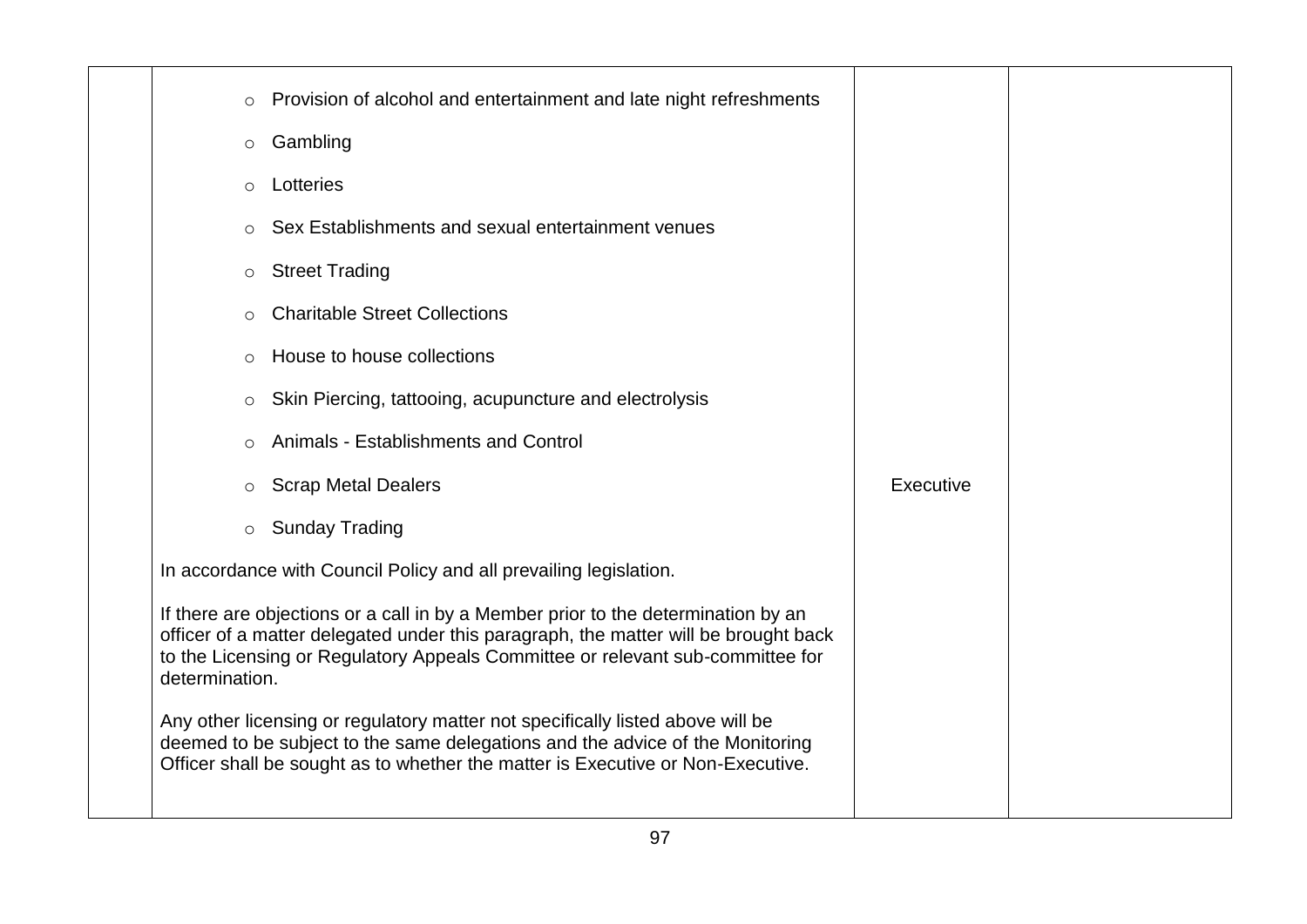| 12.13 | To suspend or revoke a Hackney Carriage / Private Hire Drivers Licence with<br>immediate effect in the interests of public safety | Non-Executive | In consultation with the<br>Chairman of the<br><b>Regulatory Appeals</b><br><b>Committee and Solicitor</b><br>to the Council |
|-------|-----------------------------------------------------------------------------------------------------------------------------------|---------------|------------------------------------------------------------------------------------------------------------------------------|
| 12.14 | To maintain the Local Land Charges Register and deliver all associated functions                                                  | Executive     | <b>None</b>                                                                                                                  |
| 12.15 | To authorise applications for permission for car boot sales                                                                       | Executive     | None                                                                                                                         |

# **Emergency Planning and Business Continuity**

|       | <b>Function Delegated</b>                                                                                                                                                                                                       | <b>Executive /</b><br><b>Non Executive</b> | <b>Limits on Delegation</b> |
|-------|---------------------------------------------------------------------------------------------------------------------------------------------------------------------------------------------------------------------------------|--------------------------------------------|-----------------------------|
| 12.16 | To ensure that the Council is compliant with all statutory emergency planning and<br>business continuity duties and that appropriate policies are in place and that all<br>staff and elected members are appropriately trained. | Executive                                  | None                        |

## **13. Delegations to the Deputy Chief Executive Place and Assistant Director – Operations**

## **Environmental Operations**

|      | <b>Function Delegated</b>                                                                                                                                                                                                                                                          | <b>Executive/Non</b><br><b>Executive</b> | <b>Limits on Delegation</b> |
|------|------------------------------------------------------------------------------------------------------------------------------------------------------------------------------------------------------------------------------------------------------------------------------------|------------------------------------------|-----------------------------|
| 13.1 | To exercise powers under the Refuse Disposal (Amenity) Act 1978 including<br>powers of entry on to land, removal and disposal of abandoned vehicles, recovering<br>expenses and taking enforcement action in respect of fly tipping and illegal<br>depositing of controlled waste. | Executive                                | <b>None</b>                 |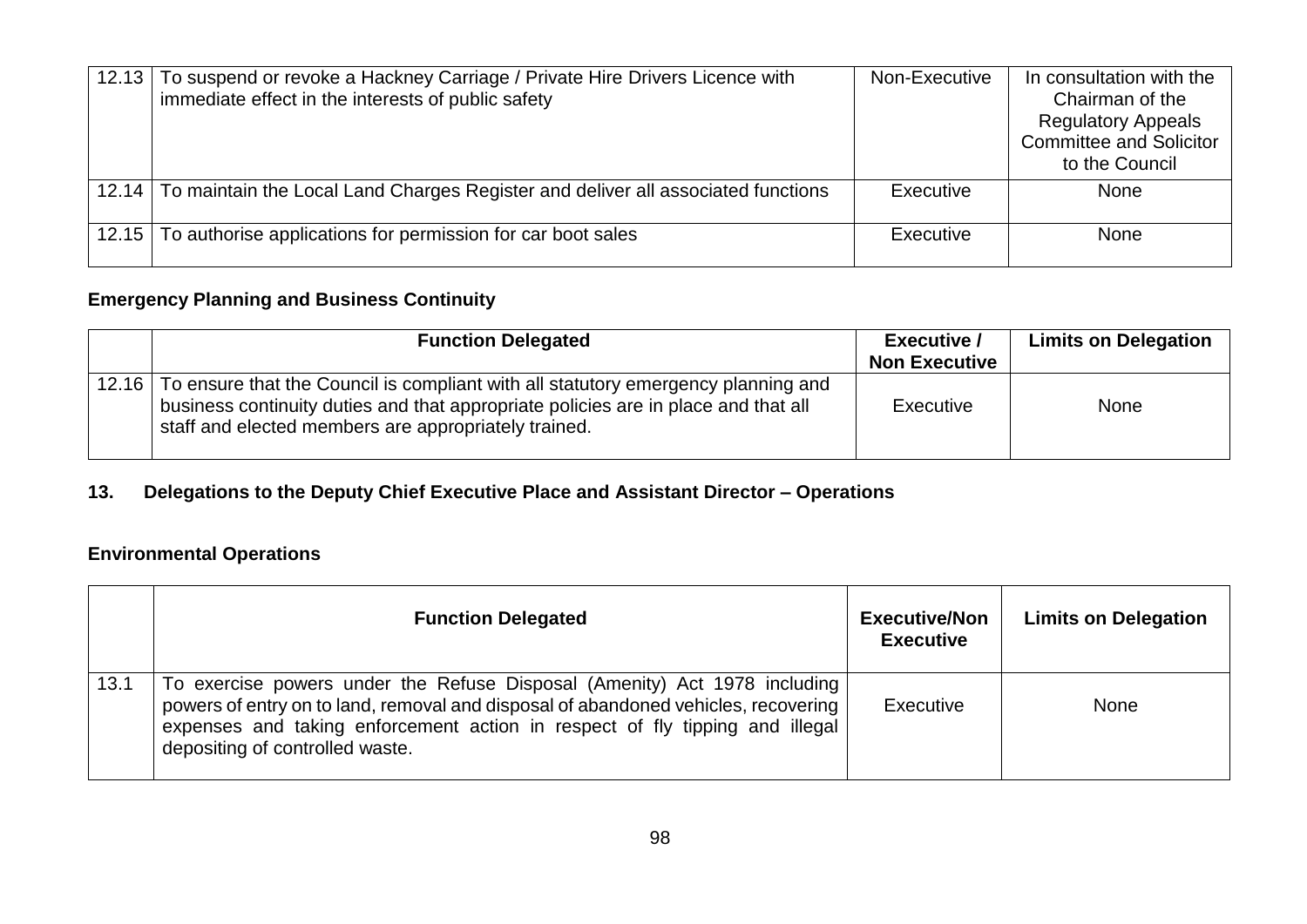| 13.2  | To exercise powers under the Environmental Protection Act 1990 and any other<br>prevailing legislation to arrange the collection of household waste, recycling,<br>provide receptacles etc.                                                                 | Executive | <b>None</b>                                                                           |
|-------|-------------------------------------------------------------------------------------------------------------------------------------------------------------------------------------------------------------------------------------------------------------|-----------|---------------------------------------------------------------------------------------|
| 13.3  | Authority to apply for Environmental Permits for relevant waste management<br>facilities.                                                                                                                                                                   | Executive | None                                                                                  |
| 13.4  | Authority to undertake the Council's functions as a Principal Litter Authority to<br>provide and manage a Street Cleansing service exercising the powers under the<br>Environmental Protection Act 1990 Part 4 S.89 and any other prevailing<br>legislation | Executive | <b>None</b>                                                                           |
| 13.5  | To enter into contracts in relation to refuse collection, recycling, waste<br>management, grounds maintenance and street cleansing.                                                                                                                         | Executive | <b>None</b>                                                                           |
| 13.6  | To enter into agreements on behalf of the Council to collect commercial waste<br>from the holder of the waste.                                                                                                                                              | Executive | None                                                                                  |
| 13.7  | To determine and implement a reasonable charge in relation to the collection of<br>commercial waste from the holder of the waste and for other wastes which do not<br>form part of a statutory duty to collect, e.g. garden waste.                          | Executive | In consultation with the<br>s.151 Officer                                             |
| 13.8  | To provide, maintain and manage parks, cemeteries, open spaces, recreation<br>grounds, outdoor play areas, roadside verges and other amenity areas.                                                                                                         | Executive | None                                                                                  |
| 13.9  | To propose adoption of land to provide and manage public open spaces,<br>recreation grounds, play equipment.                                                                                                                                                | Executive | In consultation with<br>Portfolio Holder and<br><b>Assistant Director -</b><br>Assets |
| 13.10 | The operational management of the Council's Markets                                                                                                                                                                                                         | Executive | None                                                                                  |
| 13.11 | The management of the Council Allotments                                                                                                                                                                                                                    | Executive | None                                                                                  |